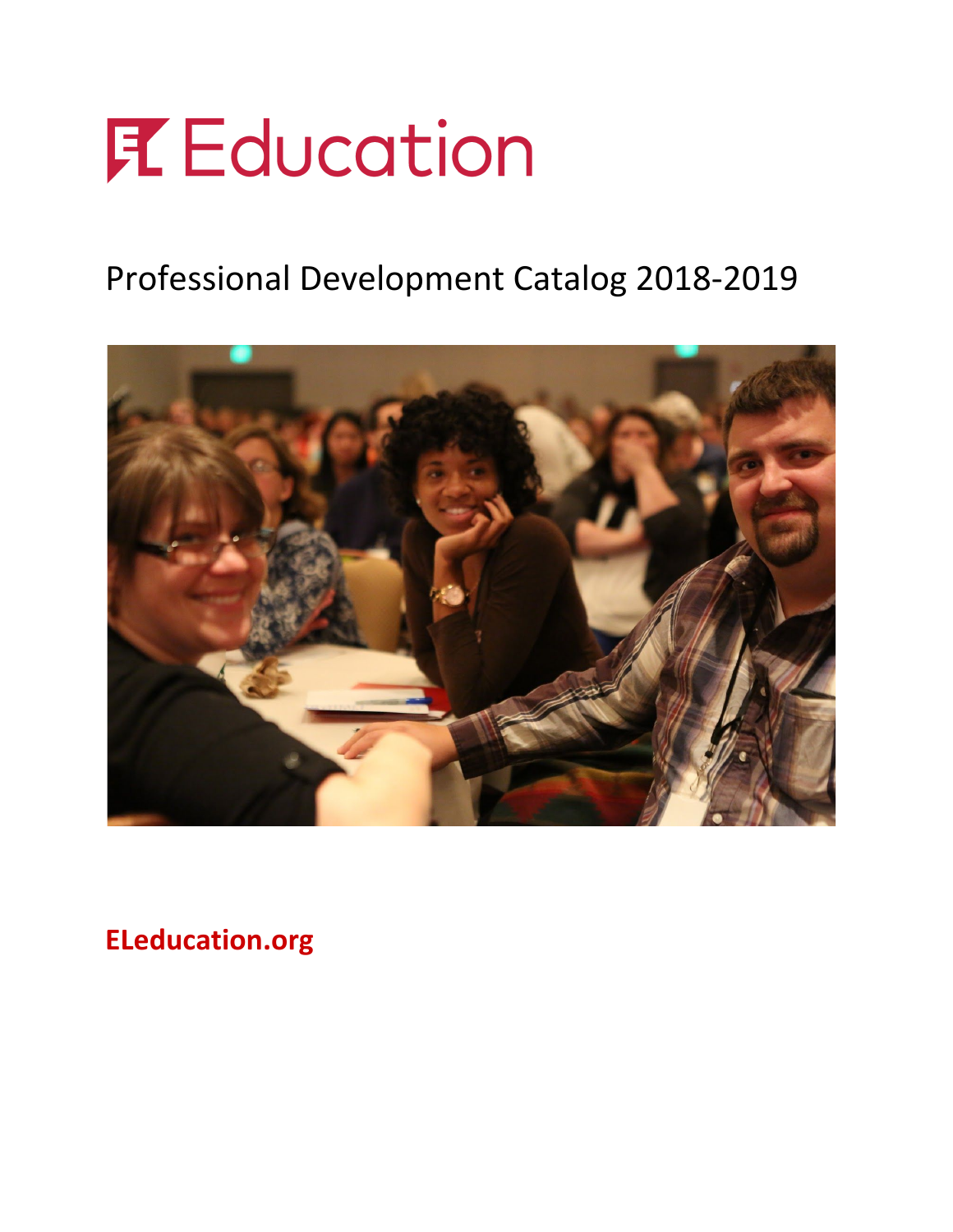2018-2019 EL Education Network School Professional Development Catalog – 1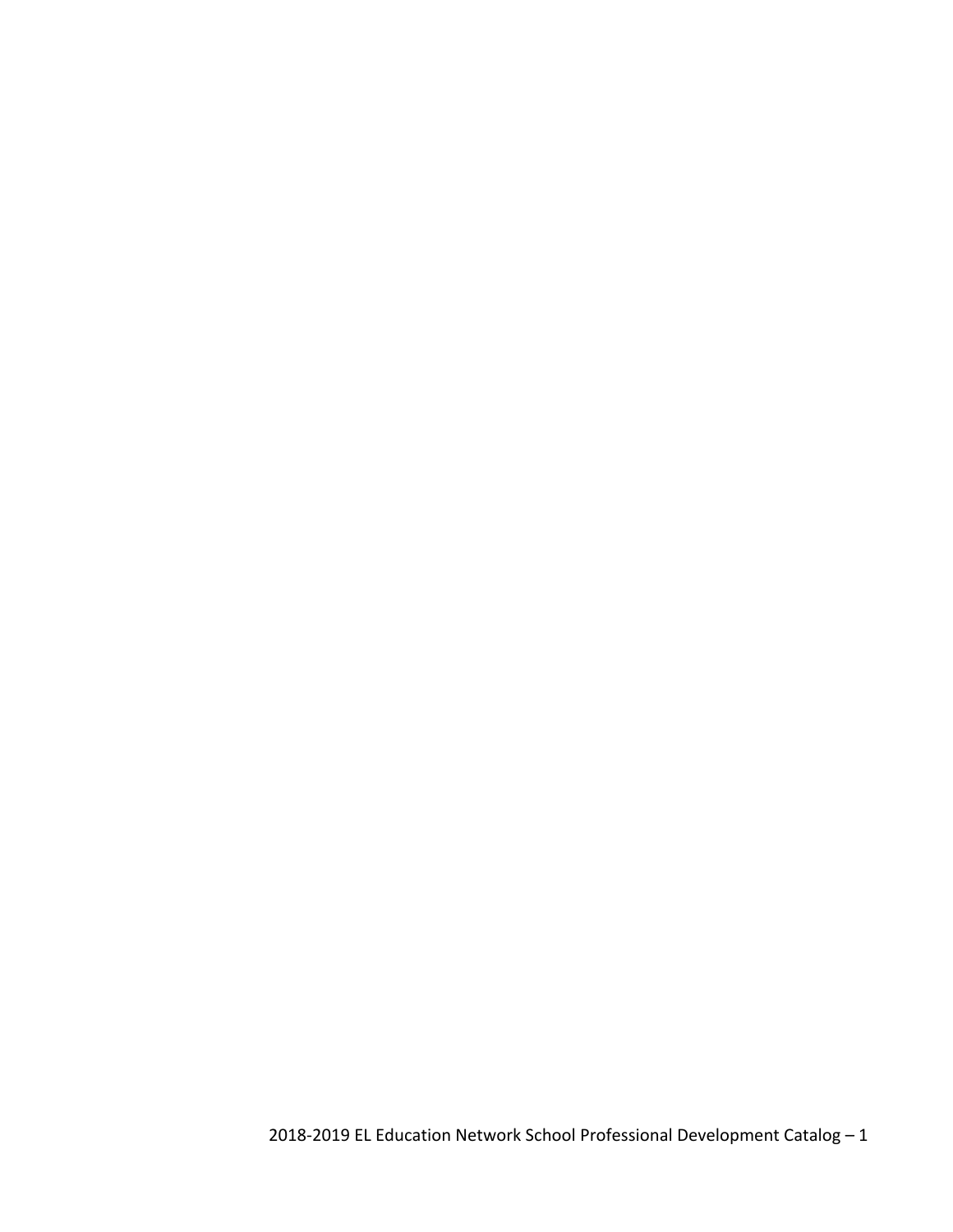# EL Education Professional Development Catalog 2018-2019

For over 25 years, EL Education has been bringing to life a three-dimensional vision of student achievement that includes mastery of knowledge and skills, character, and high-quality student work. EL Education promotes *active* classrooms that are alive with discovery, problem-solving, challenge, and collaboration. EL Education drives *results*: teachers fulfill their highest aspirations and students achieve more than they think possible. EL Education students have both the capacity and the passion to build to a better, more just world.

We provide professional development tailored to meet the needs of different partners. **This catalog features offerings that primarily target our network school partners—those engaging in whole school transformation that is multi-year, comprehensive, and schoolwide.** It also includes a new suite of site-based curriculum institutes, appropriate for our network and literacy partners. See our website, [www.ELeducation.org,](http://www.eleducation.org/) for more details and information about what we offer and how to partner with us.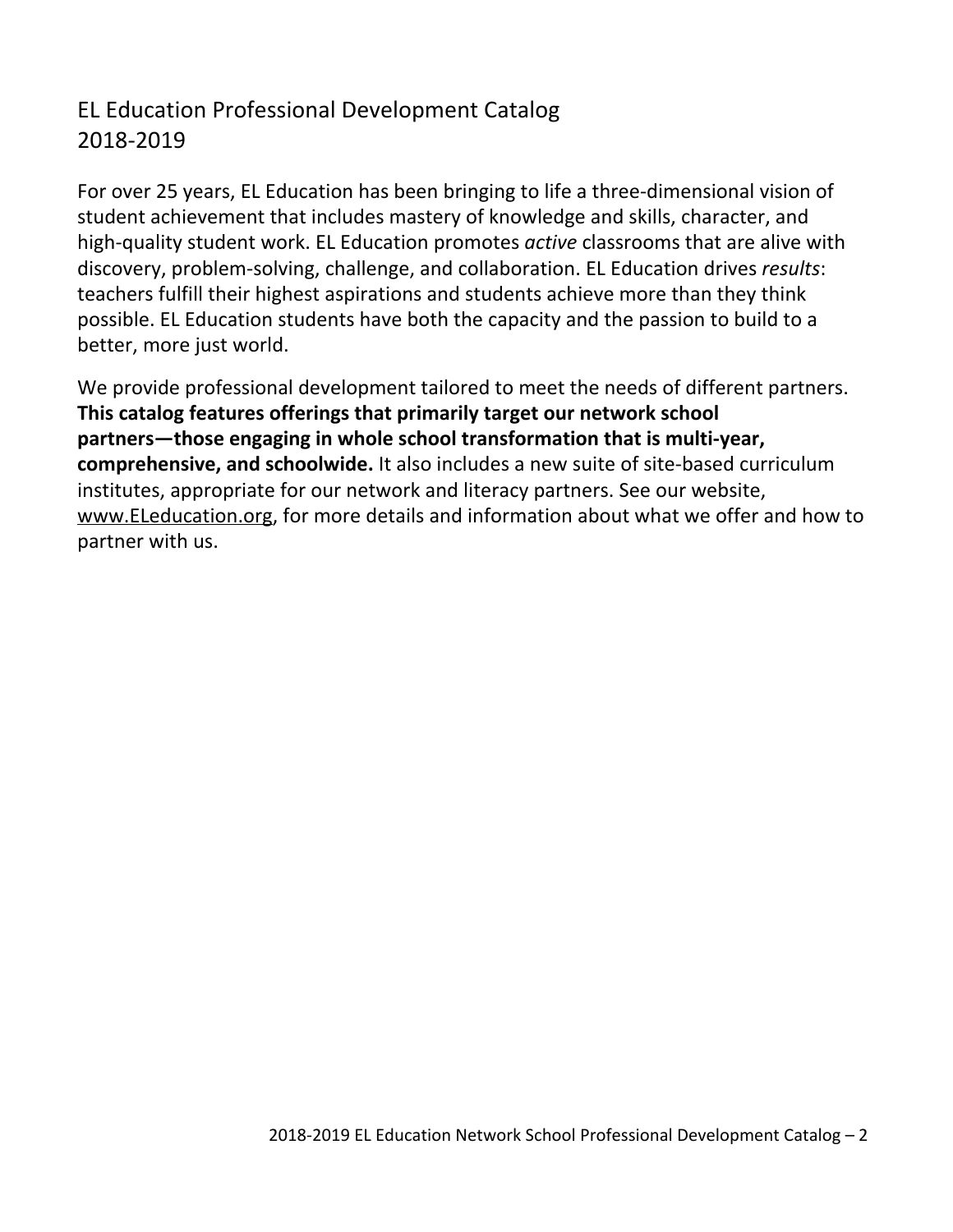# EL Education's Approach to Professional Development

EL Education professional development asks teachers and administrators to be learners and to experience fully what it means to engage with content and skills the "EL way." Our facilitators model effective instruction, and our participants collaborate in small and large groups to build a personal and meaningful understanding of the topic.

The offerings in this catalog bring together participants from across our school network who teach in or lead K-12th-grade schools. They come from urban, suburban, and rural schools and teach a wide range of content areas; they have been partnering with EL Education for varying lengths of time. This diversity of background and experience offers the opportunity to forge a wide professional learning community. Please note that target audiences are indicated to help schools make suitable selections.

For all 5-day and most 3-day institutes, participants experience a "slice" of a learning expedition that explores meaningful content in science or the humanities. Slices provide context and motivation for learning specific skills. The topics covered are not meant to be "take home" units; instead, their intent is to engage adult learners while modeling curriculum design, instructional practices, and assessment strategies applicable to all grade levels. Typically, participants stay in "student hat" for some of the institute, and they also spend significant time in their "teacher hat," debriefing and considering how to apply what they've learned in their own classrooms and schools.

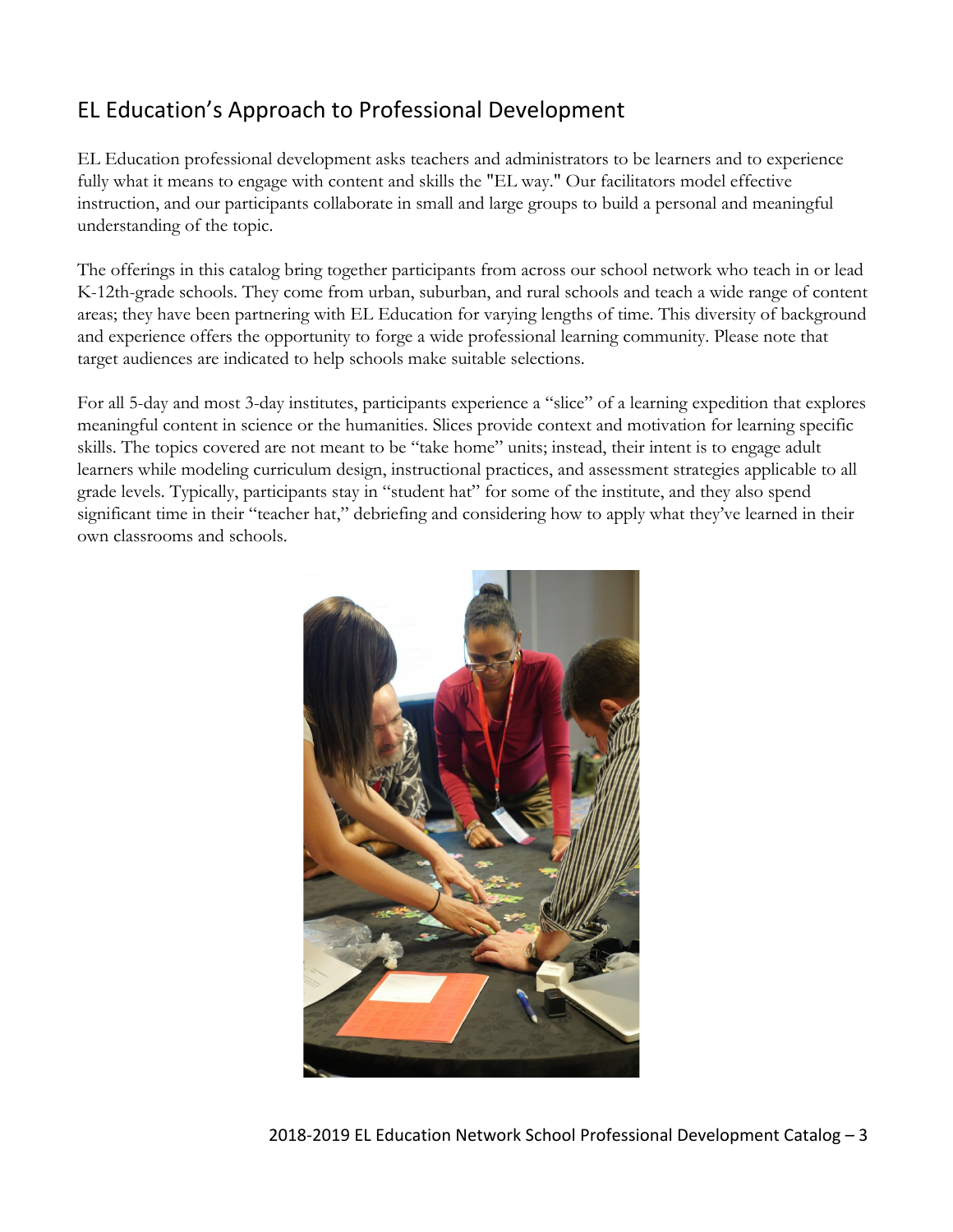# Network Professional Development Calendar 2018-2019

| 3 day Institutes                                                              |                      |                      |
|-------------------------------------------------------------------------------|----------------------|----------------------|
| Title                                                                         | Dates                | Location             |
| Management in the Active Classroom                                            | October 22-24, 2018  | Denver, CO           |
| Instructional Coaching                                                        | October 22-24, 2018  | Salt Lake City, UT   |
| Leading Teams                                                                 | June 27-29, 2019     | Detroit, MI          |
| Building Equitable Classrooms through<br><b>Restorative Justice Practices</b> | January 17-19, 2018  | Chicago, IL          |
| Scaffolding for High-Quality Products                                         | February 7-9, 2019   | Providence, RI       |
| Designing Learning Expeditions: Secondary                                     | February 11-13, 2019 | Long Island City, NY |
| Growing Modules into Expeditions                                              | February 25-27, 2019 | Denver, CO           |
| Management in the Active Classroom                                            | August 8-10, 2019    | Long Island City, NY |
| Teaching Toward Equity                                                        | <b>TBD</b>           | <b>TBD</b>           |

| 5 day Institutes     |                  |               |
|----------------------|------------------|---------------|
| Title                | Dates            | Location      |
| Primary              | July 8-12, 2019  | Denver, CO    |
| Elementary           | July 15-19, 2019 | Milwaukee, WI |
| Middle School        | July 15-19, 2019 | Milwaukee, WI |
| High School          | July 22-26, 2019 | Baltimore, MD |
| Leadership Induction | <b>July 2019</b> | <b>TBD</b>    |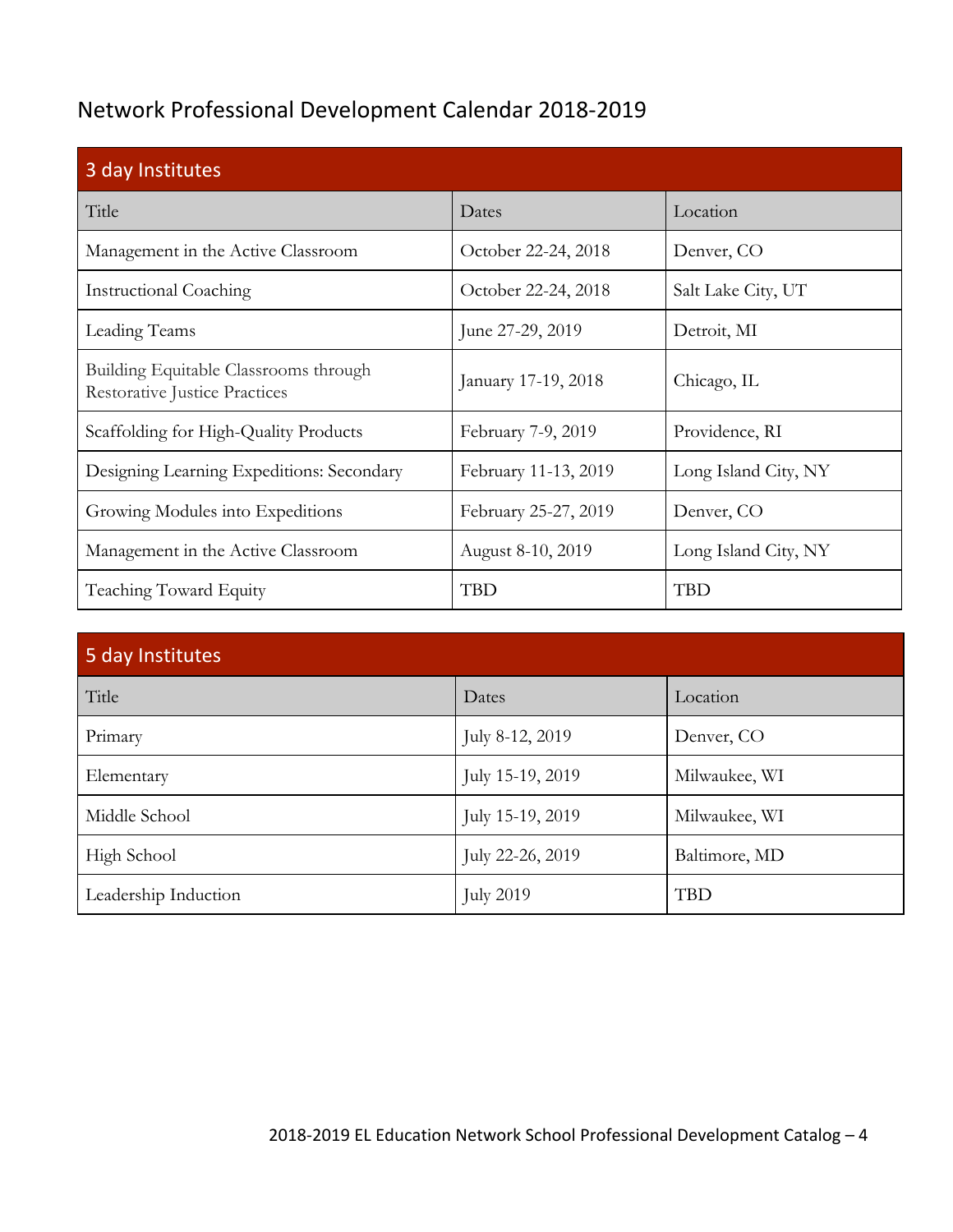| <b>Site Seminars</b>                                                                               |                        |                                                |
|----------------------------------------------------------------------------------------------------|------------------------|------------------------------------------------|
| Title                                                                                              | Dates                  | Location                                       |
| The Head, Heart, and Hands of a School                                                             | October 25 - 26, 2018  | Fox Creek Elementary School<br>Centennial, CO  |
| Building a Spirit of Crew                                                                          | November 29 - 30, 2018 | Arbor Vitae-Woodruff School<br>Arbor Vitae, WI |
| Creating a Culture of Equity and Engagement<br>for High School Students                            | December 5 - 6, 2018   | William Smith High School<br>Aurora, CO        |
| Becoming a Truly Integrated School                                                                 | April 25 - 26, 2019    | Springfield Renaissance<br>Springfield, MA     |
| Structures and Protocols that Support Students<br>to Become Leaders of their OWL (own)<br>Learning | May 2 - 3, 2019        | Open World Learning School<br>Saint Paul, MN   |
| Culture of Continuous Improvement                                                                  | May 16 - 17, 2019      | King Middle School<br>Portland, ME             |

| Site-Based Curriculum Institutes: Implementation in Action |                   |            |
|------------------------------------------------------------|-------------------|------------|
| Title                                                      | Dates             | Location   |
| K-2 Skills Block                                           | TBD (winter 2019) | TBD        |
| K-2 Modules and Labs                                       | TBD (winter 2019) | <b>TBD</b> |
| Grades 3-5 Modules and ALL Block                           | TBD (winter 2019) | TBD        |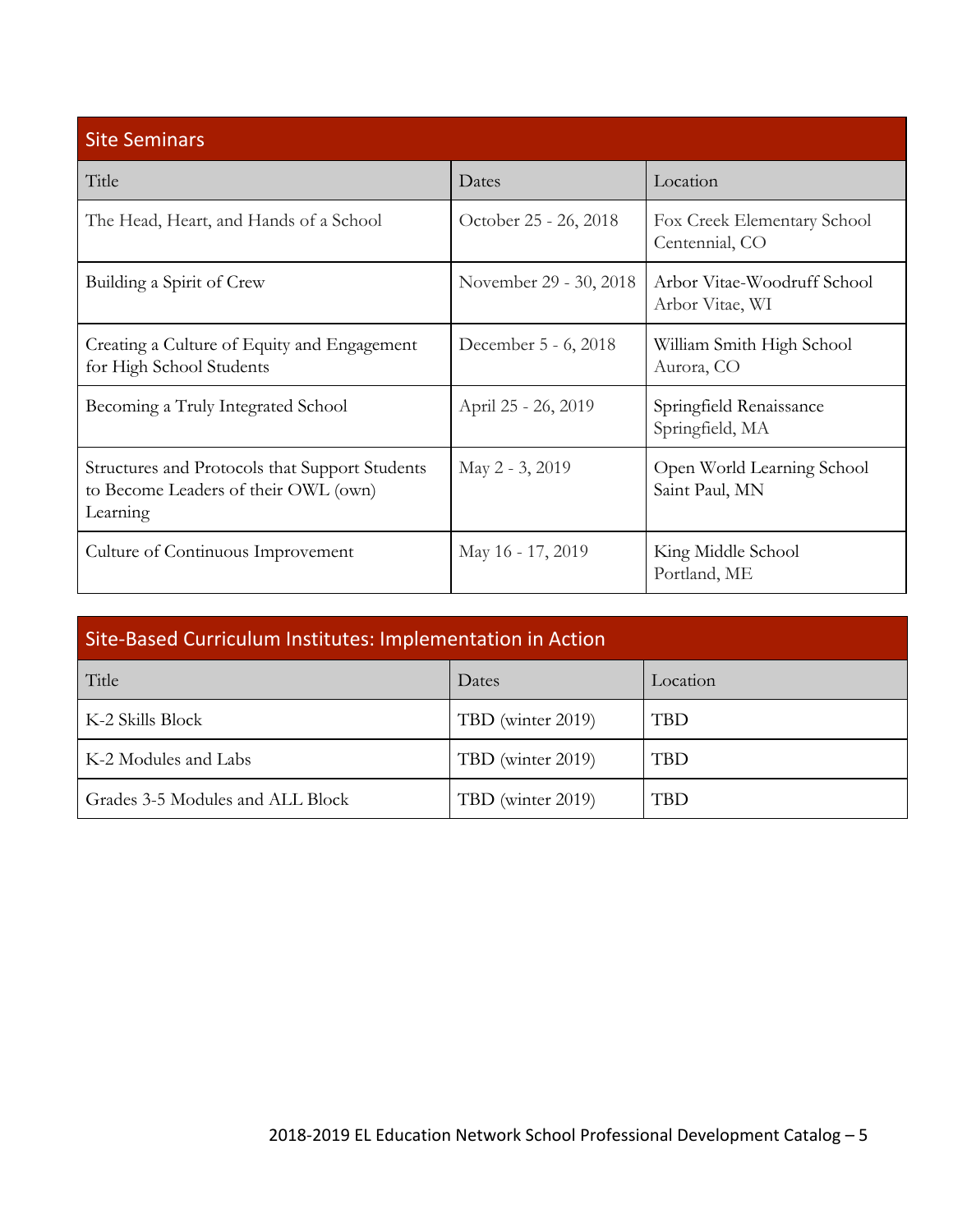# Invest in Shared Leadership: Year-Long Job-Embedded Learning

| Title                                                 | Dates                                                                                                 | Location                                                 |
|-------------------------------------------------------|-------------------------------------------------------------------------------------------------------|----------------------------------------------------------|
| Leading for Deeper Instruction                        | October 10-12, 2018<br>December 6-7, 2018<br>February 7-8, 2019                                       | Denver, CO                                               |
| Leading Schoolwide Improvement                        | July 23-27, 2018<br>October 22-24, 2018<br>January 7-9, 2019                                          | Amherst, MA<br>Washington, DC                            |
| Leadership Induction School-year Follow-up<br>Package | Pre-Conference Day<br>National Conference<br>Leadership Site Seminar<br>Regional Leadership<br>Cohort | Philadelphia, PA<br>Philadelphia, PA<br>varies<br>varies |

| <b>Regional Opportunities</b> |                                |                      |
|-------------------------------|--------------------------------|----------------------|
| Title                         | Dates                          | Location             |
| Regional Leadership Cohorts   | September 19-21, 2018          | Colorado Springs, CO |
|                               | January 23-24, 2019            | Greenville, SC       |
|                               | January 31-February 1,<br>2019 | Saratoga Springs, NY |
|                               | Jan 16-18, 2019                | Pacific Grove, CA    |
|                               | February 7-8, 2019             | Chicago, IL          |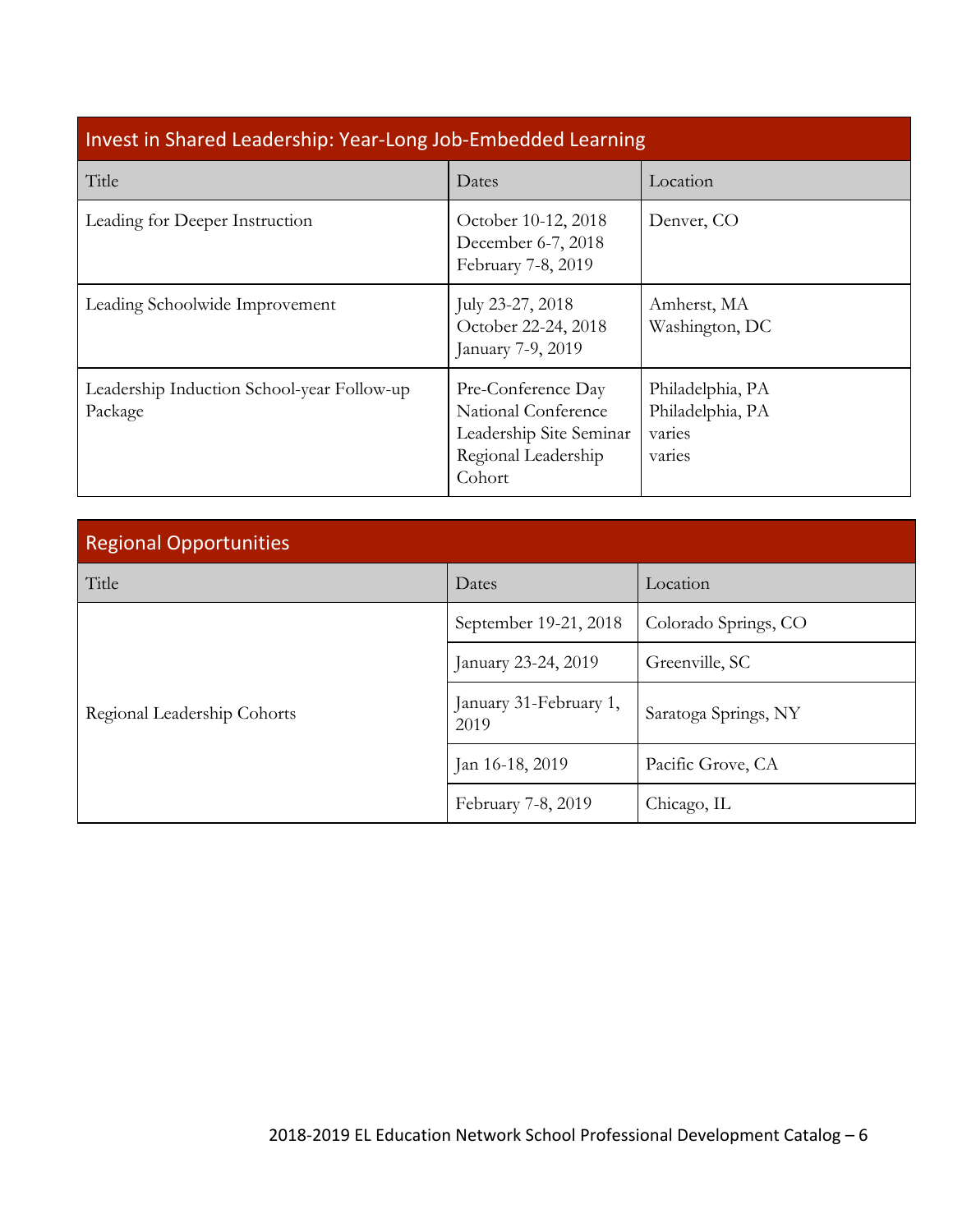| National Conference Pre-Conference Day - November 8                                                                                                                      |                                                                                                                                                                               |  |
|--------------------------------------------------------------------------------------------------------------------------------------------------------------------------|-------------------------------------------------------------------------------------------------------------------------------------------------------------------------------|--|
| Title                                                                                                                                                                    | Facilitators                                                                                                                                                                  |  |
| Promoting Educational Equity                                                                                                                                             | Tiffany Fick<br>Kristina Kyles-Smith<br>Genie Kang                                                                                                                            |  |
| Ch-ch-ch-changes: Exploring Paradigm Shifts in<br>Literacy Instruction                                                                                                   | <b>TBD</b>                                                                                                                                                                    |  |
| Cultivating a Love of Math: Flipping Your Culture<br>of Mathematics for Schoolwide Success                                                                               | Linda McAvoy Grein<br>Jeff Heyck-Williams (Two Rivers)                                                                                                                        |  |
| Unleash the Potential of Shared Leadership<br>Through Accountable Teams                                                                                                  | Sarah Fiarman<br>Christina Lesh<br>Jon Mann                                                                                                                                   |  |
| "I Like Wondering about Language": Using<br>Language Dives and Conversation Cues to Support<br>English Language Learners in the EL Education<br>Language Arts Curriculum | Rebecca Blum-Martinez (University of New<br>Mexico, and national expert advising on our K-5<br>curriculum)<br>Kevin Jepson<br>Carrie Cobb<br>Stephanie Clayton (LEAD Academy) |  |
| School Site Visit: Eco Charter School (literacy<br>partner)                                                                                                              | Cara Cassell<br>Jen Schmidt                                                                                                                                                   |  |
| A Day in the Life of a Humanities-Based Learning<br>Expedition                                                                                                           | Cindy Rice<br>Erin Vaughn                                                                                                                                                     |  |
| Bringing Physical Science and Engineering to Life:<br>A Slice of a Science-Based Learning Expedition                                                                     | Ron Berger<br>Dale Bergerhofer                                                                                                                                                |  |

# 2018-2019 EL Education Network School Professional Development Catalog – 7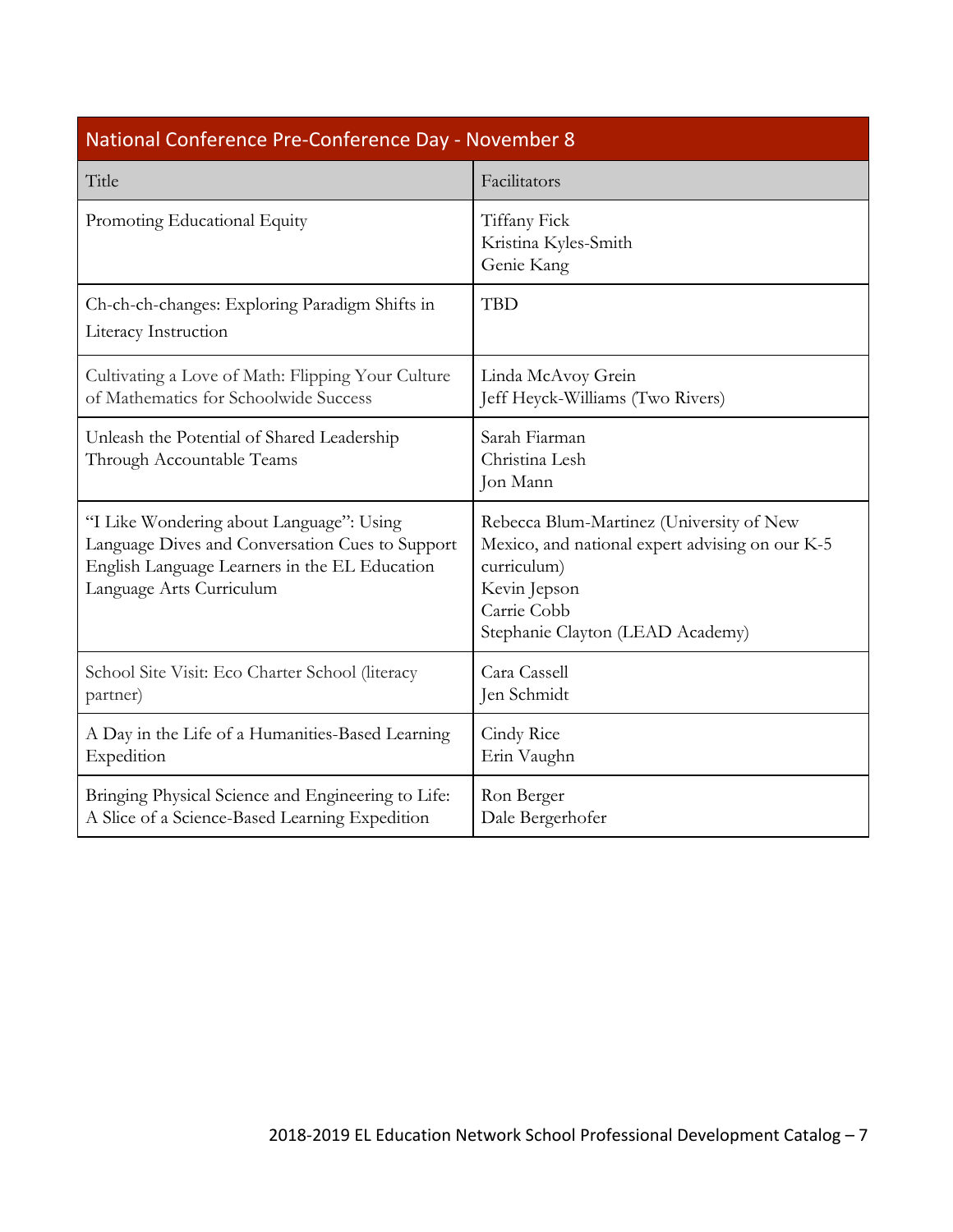# EL Education National Conference

#### **National Conference – Philadelphia, PA – November 9-11, 2018 Pre-Conference Day – November 8, 2018**

EL Education's 2018 National Conference will be held at the Marriott Philadelphia Downtown. Our three-day conference offers participants a mix of interactive master classes, keynote presentations, and discussions focusing on a wide variety of topics to support and inspire educators. Join us for an optional Pre-Conference Day on November 8, 2018. Pre-conference events will feature a school visit, "slices" of science and humanities-based learning expeditions that immerse participants in a compelling topic, and bestpractice workshops.

#### **Best-Practice Workshops**

#### **Promoting Educational Equity**

Research reminds us that many of our most underserved students of color, English language learners, and students who qualify for special education do not receive the same quality of education as white students and those of greater socio-economic means. We, as educators, are in a unique position to leverage our power and privilege to promote equity for all learners. In this pre-conference session, we will engage participants first in examining themselves by asking the questions:*hat are your biases and social identities*? *Where does your power, privilege, and allyship emerge*? We will then build upon this greater self-awareness to identify school and classroom practices that can create and sustain a more equitable culture for adults and students at school—one that promotes deeper learning for all, helping us to create a more just and inclusive society.

#### **Ch-ch-ch-changes: Exploring Paradigm Shifts in Literacy Instruction**

Come learn with us about how designing and implementing the EL Education K-5 Language Arts Curriculum has pushed our organization's thinking on big paradigm shifts in the field of literacy learning (e.g., guided reading, writer's workshop, reader's workshop). What have we learned about literacy instruction that promotes equity and excellence? And perhaps more importantly, what have we had to unlearn, based on our own prior beliefs or practices? Whether you are implementing our language arts curriculum or designing your own curriculum, come grapple with us! Consider strengths in your current literacy instruction, what may need to change, and why.

#### **Cultivating a Love of Math: Flipping Your Culture of Mathematics for Schoolwide Success**

"I'm not a math person" is a pervasive and destructive belief plaguing American schools and causing the U.S. to place fortieth amongst developed nations (on the most recent international PISA assessment). In this one-day workshop, participants will deepen their understanding of how to transform school culture—for leaders, teachers, students, and families—toward higher mathematical understanding and achievement. Teachers and leaders will be supported to construct strategic plans aimed at flipping the culture of mathematics in their districts, schools, and classrooms.

#### **Unleash the Potential of Shared Leadership Through Accountable Teams**

Unleash the potential of shared leadership at your school by developing the capacity of teacher teams. Improving student learning isn't a top-down endeavor. In order to accelerate improvement and help it gain traction schoolwide, school leaders need to empower teachers to lead collaborative work. To do this, leaders need to invest in specific leadership development and build the skills of people across roles. In this session, you'll assess the work of teams at your school on a continuum. You'll gain a vision of what is possible: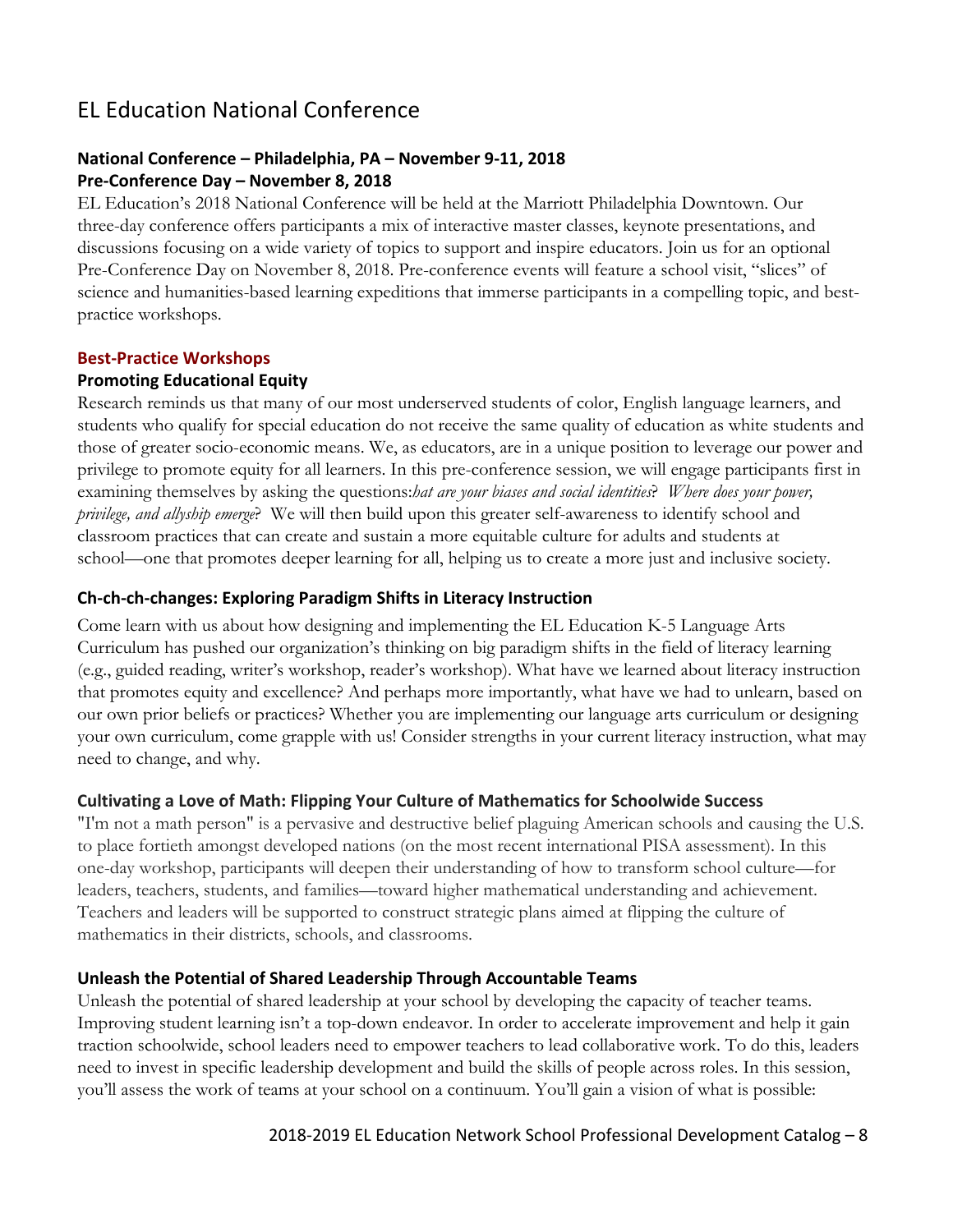accountable teams where members bring a laser-like focus to student learning and a willingness to hold each other accountable to shared commitments. Through reading case studies and sharing ideas with each other, you'll learn about the skill sets and mindsets needed to help teams make progress along the continuum to become more accountable. This session includes readings and activities from SY17-18 Regional Leadership Cohort meetings last year (SY17-18), and it is open to educators across roles with particular relevance for members of schoolwide leadership teams.

## **"I Like Wondering about Language": Using Language Dives and Conversation Cues to Support English Language Learners in EL Education's Language Arts Curriculum**

Learn how to make the difference for English language learners in the complex content of the EL Education K-5 Language Arts Curriculum. Go deep with Language Dives: daily student conversations about the language in a key sentence from complex text. Broaden support with Conversation Cues: questions teachers can ask students to promote productive and equitable discussion. Why should you invest the time to master Language Dives and Conversation Cues? Hear directly from a teacher and her students at Lead Academy (South Carolina), which is seeing compelling results with a large ELL population. Glean insight from our national ELL expert, Rebecca Blum-Martinez, who helped guide the development of the curriculum's ELL support system, and collaborate with our ELL curriculum designer and coach. Discover ways to support beginning ELLs and transform the lives of routinely "forgotten" higher-proficiency ELLs. These high-leverage approaches support students to meet standards and become proficient and empowered communicators.

#### **School Site Visit**

#### **Eco Charter School (literacy partner)**

The Environment Community Opportunity (ECO) Charter School is an EL Education literacy partner providing quality urban education to students in grades K-7 in Camden, New Jersey. ECO Charter School's explorers "learn by doing." They are taught to think critically and creatively, to problem solve collaboratively, and to make positive contributions to their local and global communities. This visit is designed to showcase how ECO Charter School's beliefs in joyful learning, teaching, and school-family partnership have supported the implementation of EL Education's Language Arts Curriculum in grades K-7 and transformed literacy instruction. Participants will explore the essential components of how students feel valued, respected, and guided towards being leaders of their own learning. Witness first-hand how ECO students create high-quality work that *matters* by inspiring students to become self-motivated, socially-aware, active learners and communicators—empowering students to pursue their own opportunities to create a better world.

#### **Learning Expedition Slices**

#### **A Day in the Life of a Humanities-Based Learning Expedition**

Take part in a humanities focused "slice" of a learning expedition that includes a compelling topic, fieldwork, and experts. Modeling curriculum, instruction, and assessment practices for grades 3–12, slices allow participants to experience first-hand how it feels to "live the learning" by studying a local topic.

#### **Bringing Physical Science and Engineering to Life: A Slice of a Science-Based Learning Expedition**

Join us for a unique opportunity to live the learning with Ron Berger at the University of Pennsylvania robotics lab with world leaders in robotic engineering. Engage in a science-based "slice" of a learning expedition and leave with a better understanding of how a compelling, local topic or resource can powerfully drive instruction.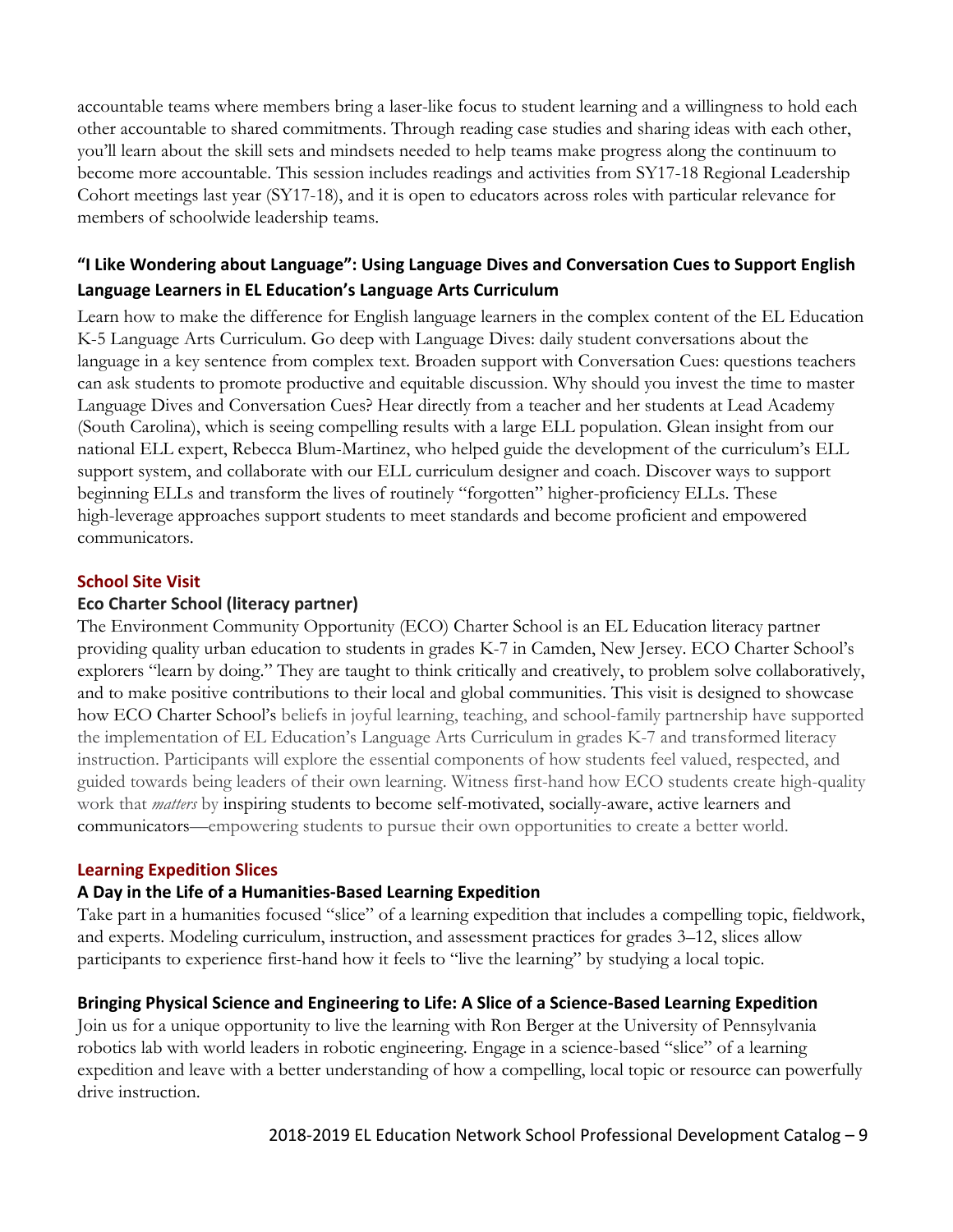# Network School Institute Descriptions

## **3-Day Network School Institutes**

#### **Management in the Active Classroom (K–12)**

October 22-24, 2018 – Denver, CO -or-

#### August 8-10, 2019 – Long Island City, NY

This institute will help teachers establish classrooms that are respectful, collaborative, and growth-oriented. Intended for all classroom teachers, whether new to the classroom or looking to deepen their practice, the content will focus on developing thoughtful, proactive, management structures that are implemented in every learning experience; adding strategies to teachers' classroom management toolbox; helping students become self-directed learners; establishing and reinforcing classroom norms; deepening teachers' understanding of restorative practice; and dealing with challenging behaviors.

#### **Instructional Coaching (K–12 coaches and school leaders; see note)**

#### October 22-24, 2018 – Salt Lake City, UT

This institute is designed to support instructional leaders in developing systems, structures, and practices related to effective instructional coaching. Participants build an understanding of how coaching rests on a strong cultural foundation, discover the differences between teacher-centered and student-centered coaching, and learn how to implement coaching structures that address clear goals for teacher practice or student achievement. Participants leave with a plan to implement an instructional coaching practice that fits into schoolwide structures for teacher support.

*Note regarding target audience:* Ideally, a school sends both a school leader and instructional coach, since the product for the training provides time for teams to plan and design a system of instructional coaching to take back to their sites.

#### **Building Equitable Classrooms through Restorative Justice Practices (K–12)**

## January 17-19, 2019 – Chicago, IL

Has your school established classroom communities that are respectful, collaborative, and growth-oriented, yet you still have students who are struggling to establish their roots in crew? We will build on previous learning from the Management in the Active Classroom Institute, and then dive deeply into *restorative justice practices* to support all students in developing a sense of belonging and accountability. Believing that all people seek a peaceful social life, this institute will support teachers in developing systems, structures, and practices that are rooted in respect and solidarity with the struggling student, so that s/he is able to move toward taking active responsibility for his/her impact on the larger crew.

This institute will include site-based learning where participants will have the opportunity to observe restorative practices in action.

## **Scaffolding for High-Quality Products (K–12)**

#### February 7-9, 2019 – Providence, RI

This institute focuses on planning beyond the daily level to support students in achieving high-quality work. Participants use EL Education's [Attributes of High-Quality Work](http://modelsofexcellence.eleducation.org/attributes-high-quality-work) to examine and discuss student work. Facilitators provide instruction, models, and coaching on creating project plans and rubrics that result in a high-quality product. Participants identify a performance task for their own classrooms and create a scaffolding plan that integrates the use of models, critique, and descriptive feedback.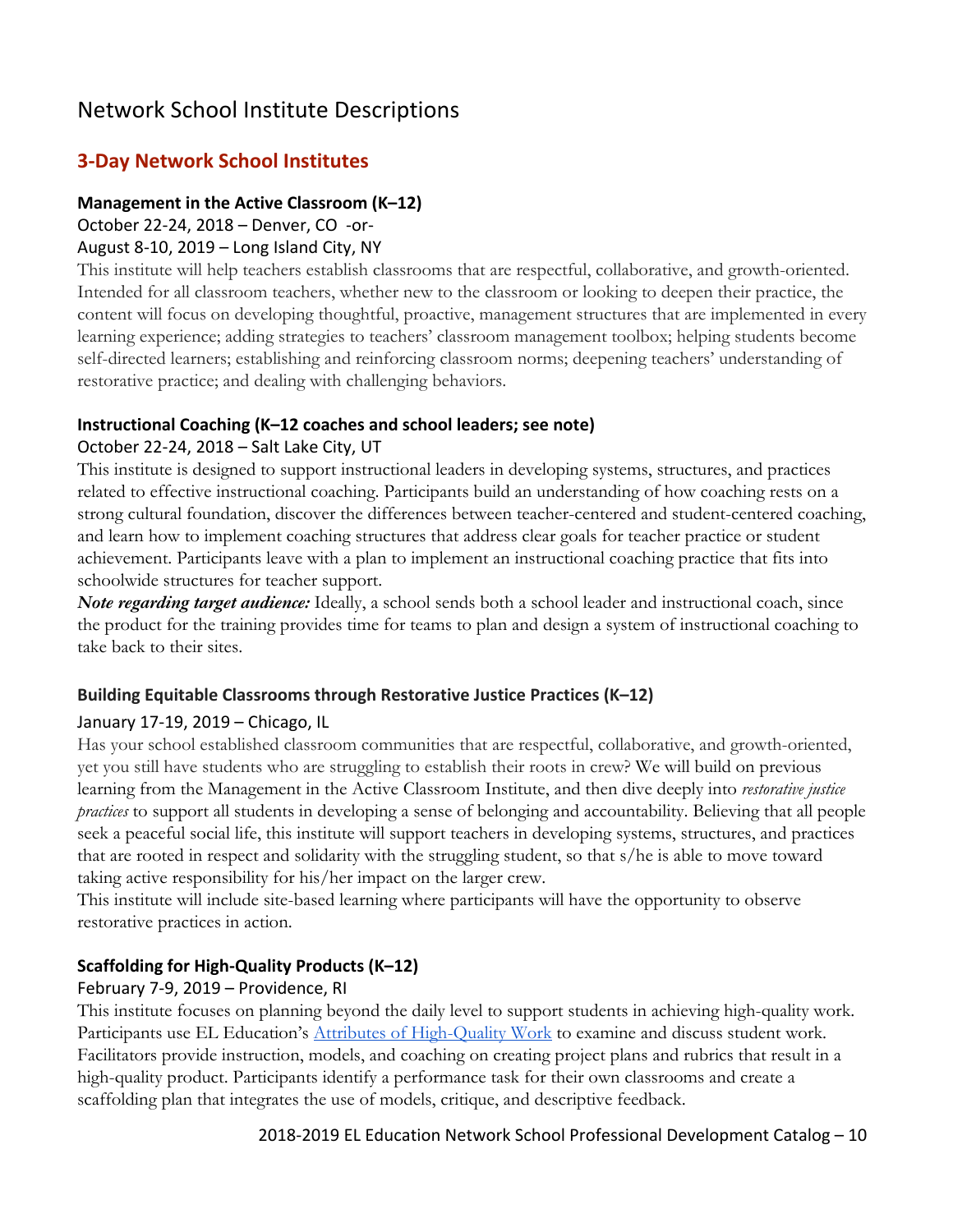#### **Designing Learning Expeditions: Secondary**

#### February 11-13, 2019 – Long Island City, NY

Learning expeditions are the signature curricular structure for EL Education network schools. They make both content standards and content-based literacy come alive through long-term, in-depth studies of real-world topics. Participants attending this institute will dive into the whys and hows of learning expeditions, with special consideration for secondary teachers. They will experience design thinking through the process of selecting a topic, developing case studies, and designing authentic final products aligned to ELA and content standards. Additionally, they will learn criteria for worthy anchor texts and begin to consider ways to engage students with experts and fieldwork. Participants will leave with a vision and clear action plan for designing a quality expedition that is standards-aligned, compelling, and leads to quality work.

#### **Growing Modules into Expeditions**

#### February 25-27, 2019 – Denver, CO

The EL Education K-5 Language Arts Curriculum serves as a strong literacy backbone for fuller learning expeditions. But to move from implementation towards fuller expedition design, teachers need to to identify localized and compelling topics, to create engaging case studies, and to backwards-design a final product that will support students in producing high-quality work that is complex, authentic, and beautiful. Participants will hone their curriculum design skills by analyzing the 4Ts of the modules while using the content connections and optional experts, fieldwork, service, and extensions from the modules to inform their next steps. If you have implemented the K-5 Language Arts modules with integrity and now are ready to move to designing quality learning expeditions please join us!

#### **Leading Teams**

#### June 27-29, 2019 – Detroit, MI

This institute supports grade-level or content-team leaders or others in a position to lead a team of their peers. These teacher leaders will learn specific skills and structures to productively lead meetings, to strategically use protocols to structure conversations, deliberately build and sustain a strong adult culture, and increase their own emotional intelligence and self-awareness. This institute is designed for teacher leaders and those who support them to improve the impact of specific meetings as well as a school's overall approach to collaborative adult work.

#### **Teaching Towards Equity**

#### Winter 2019 - location TBD

Many teachers realize that the inequities found in society seep into the classroom. A wave of research over the past 10 years has shown the universality of unconscious bias and its power to shape both teachers' interactions with students and the way policies are designed and applied. The EL Education model is predicated on the conviction that all students can learn. For our practices to have maximum impact on the achievement of all students, schools and classrooms must be respectful, safe, and inclusive;educators must work to eliminate the negative impact of the biases ingrained in our society and in ourselves. This institute will build awareness of how our social identities impact our views of the world and how we show up as educators. It will include historical context to help us analyze current educational inequities. While disparities in student learning vary from school to school, in this learning experience, we focus specifically on racial inequities as a way of modeling how to address any form of inequity a school may face. We will make space for compassionate reflection on current practice and explore tools and strategies to make curriculum, instruction, and assessment respectful of the history, culture, and agency of all students. Teachers will leave

2018-2019 EL Education Network School Professional Development Catalog – 11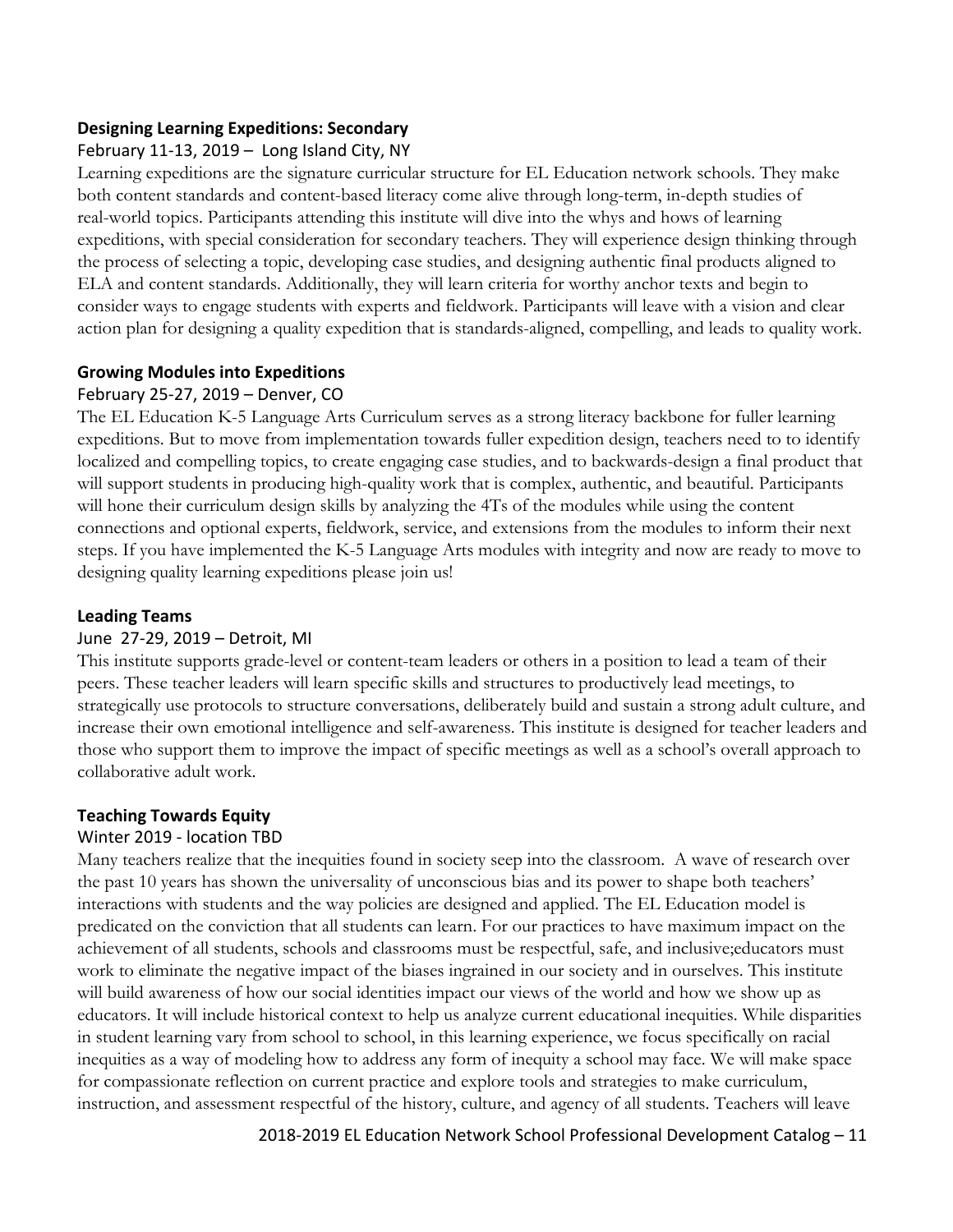with a plan to apply these tools in the service of more equitable and inclusive classrooms and schools.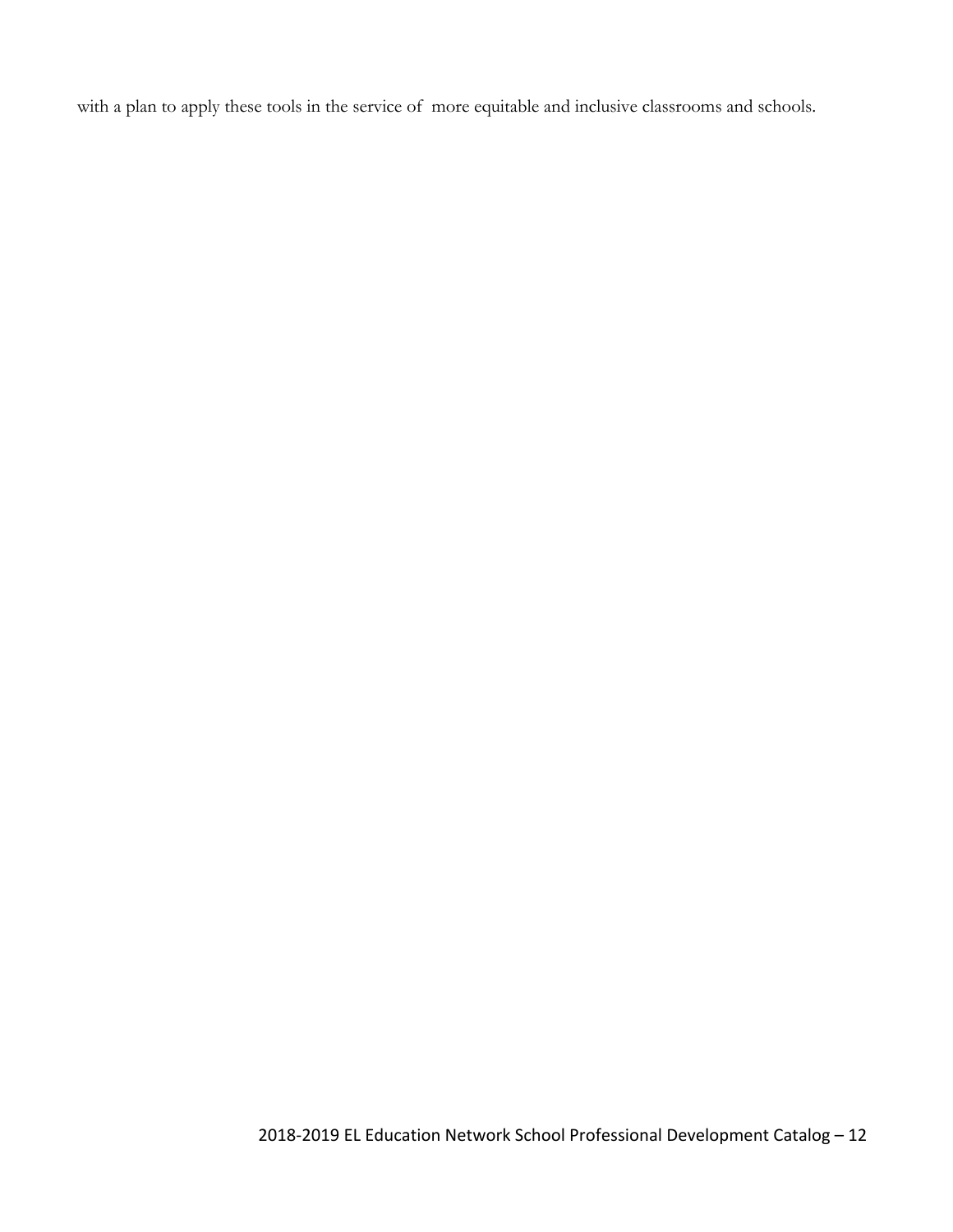# **5-Day Network School Institutes**

#### **EL Education Classrooms in Practice**

Five-day institutes are designed to be a powerful introduction to EL Education's *Core Practices* for educators new to our whole school model. In each institute, participants engage as "students" in a slice of a contentand literacy-rich learning expedition. They experience the practices that characterize high-achieving, engaging classrooms throughout our school network. The practices focus on developing a strong classroom culture, engaging students in daily assessment, and using effective instructional practices (e.g., building background knowledge, strategies for helping students read closely, vocabulary work, numeracy, fieldwork, using experts, and scaffolding to create high-quality work).

**Primary (K–2)** 

July 8-12, 2019 – Denver, CO

EL's [Characteristics of Primary Learners](https://eleducation.org/resources/characteristics-of-primary-learners) serves as the anchor for the Primary Institute.

**Elementary (3–5)**  July 15-19, 2019 – Milwaukee, WI

#### **Middle School (6–8)**

July 15-19, 2019 –Milwaukee, WI

The Middle School Institute includes a Crew/Advisory component focused on building community and character.

#### **High School (9–12)**

#### July 22-26, 2019 – Baltimore, MD

The High School Institute includes a Crew/Advisory component focused on building community and character.

Please note: These 5-day institutes are not designed to be an introduction to the EL Education Language Arts Curriculum. For those seeking to learn more about how the curriculum was designed or seeking support with its implementation, please visit [curriculum.eleducation.org.](http://curriculum.eleducation.org/)

#### **Leadership Induction (Principals new to the EL Education school network)**

Summer 2019 -- location TBD

This institute is an essential induction for all leaders new to the principalship or new to leading an EL Education network school. It introduces leaders to the specific ways the EL model supports student achievement and engagement. Participants examine the school leader's role in supporting high quality implementation of this model through strategic, instructional, and cultural leadership. They also learn about EL Education's role as a partner in this work. Participants deepen their understanding of how to leverage the EL Education leadership Core Practices to improve student achievement in all three dimensions–mastery of knowledge and skill, character, and high-quality work. Participants examine exemplary practice and are guided to apply what they learn to their own contexts.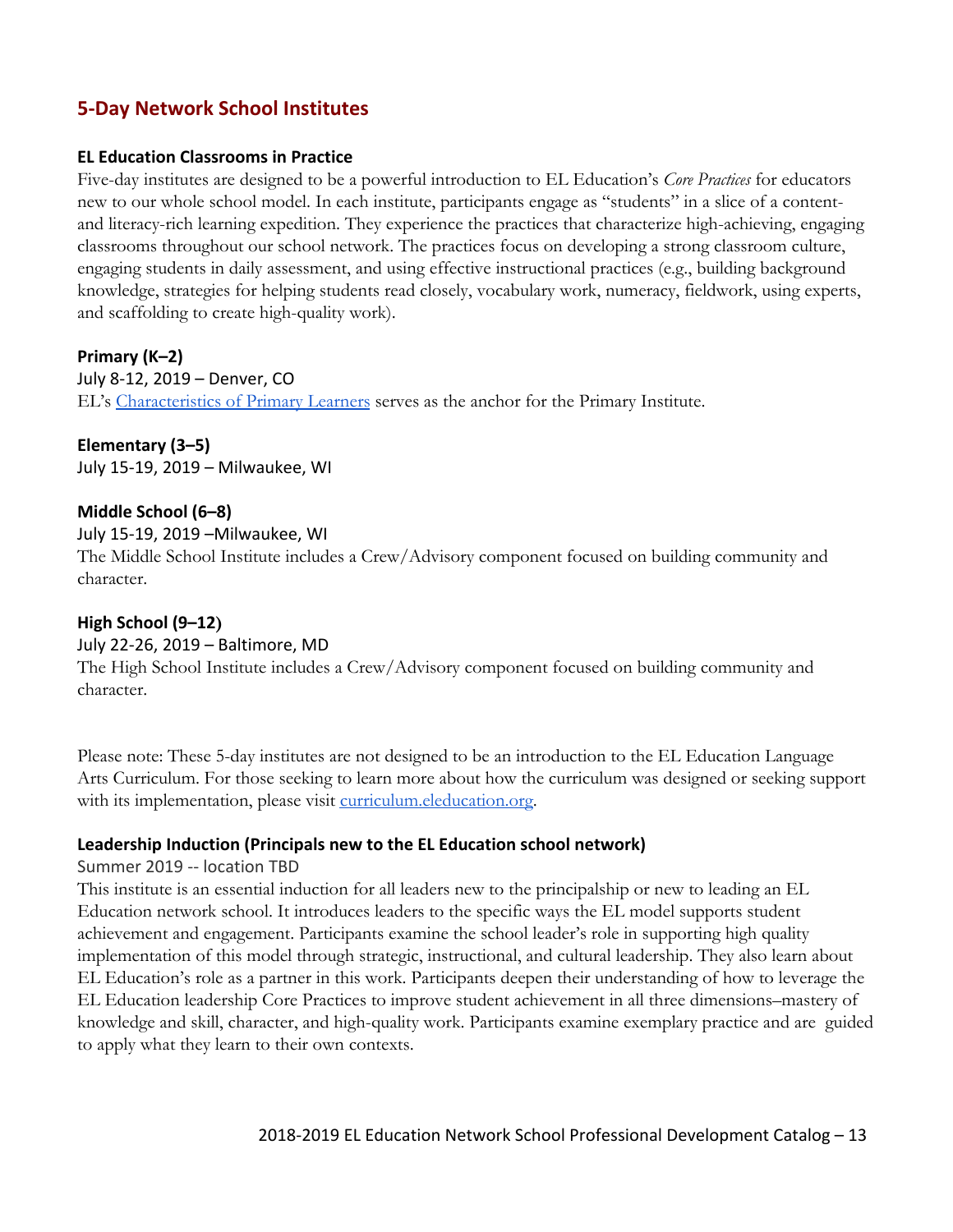# Site Seminars

Site seminars are carefully structured two-day events that demonstrate implementation of the design principles and core practices of EL Education. Credentialed network schools hosting site seminars implement the EL Education model at a high level and have proven impact in terms of high levels of student achievement. Leaders and staff exhibit teaching and leadership skills that exemplify the EL Education model.

Site seminars are focused, purposeful, and intensive. They highlight the school-wide implementation of critical aspects of the EL Education model that the school does particularly well, in addition to demonstrating strong overall implementation of the EL Education approach.

During the seminar, participants visit classes for long periods of time; meet with administrators, teachers, students, and parents; and examine exemplary student work. They collect observations and make sense of these observations in small and large groups.

**Note:** *There are two types of site seminars—General and Leadership. General site seminars are designed to address learning targets that are relevant to a broad range of educators and others interested in learning more about EL Education core practices. Leadership site seminars are focused on specific leadership structures used by high-performing EL Education Network Schools to support strong teaching, deeper learning, and effective school culture. The target audience for leadership site seminars is educators who currently hold or plan to hold a leadership position at a school.*

## **The Head, Heart, and Hands of a School (Leadership, Grades K–6)**

Fox Creek Elementary School

## October 25-26, 2018 – Centennial, Colorado

Dynamic student achievement is defined by three powerful dimensions: mastery of knowledge and skills, character, and high-quality work. At Fox Creek we express the dimensions of student achievement by educating the head, heart, and hands of children. We also believe that a high-achieving school is defined by these same dimensions working together systemically. Join us as we share how we have grown as a school of intention through deep development of shared leadership structures (head), positive school culture ( heart), and intentional instructional practices (hands). By the end of this site seminar you will have explored powerful schoolwide strategies and crafted a plan to further develop your own educational community.

## **Building a Spirit of Crew (General, Grades PK–8)**

Arbor Vitae-Woodruff School

## November 29-30, 2018 – Arbor Vitae, Wisconsin

At Arbor Vitae-Woodruff (AV-W) our school foundation has been built to foster a culture of compassion, courage, and integrity. At AV-W, a PreK–8 public school in Northern Wisconsin, students and adults are committed to knowing each other well, building meaningful relationships, and empowering each other to achieve personal greatness. "We are Crew, not passengers!" is embedded in AV-W school structures and traditions such as crew, but also in staff crew, community crews, and data crews that ensure every student is known, cared for, and celebrated. This two-day site seminar is designed to focus on the domain of Culture and Character from the EL Education *Core Practices* and how strategic attention to this domain has led to high student achievement and success. Using AV-W School as the case study, participants will "experience" our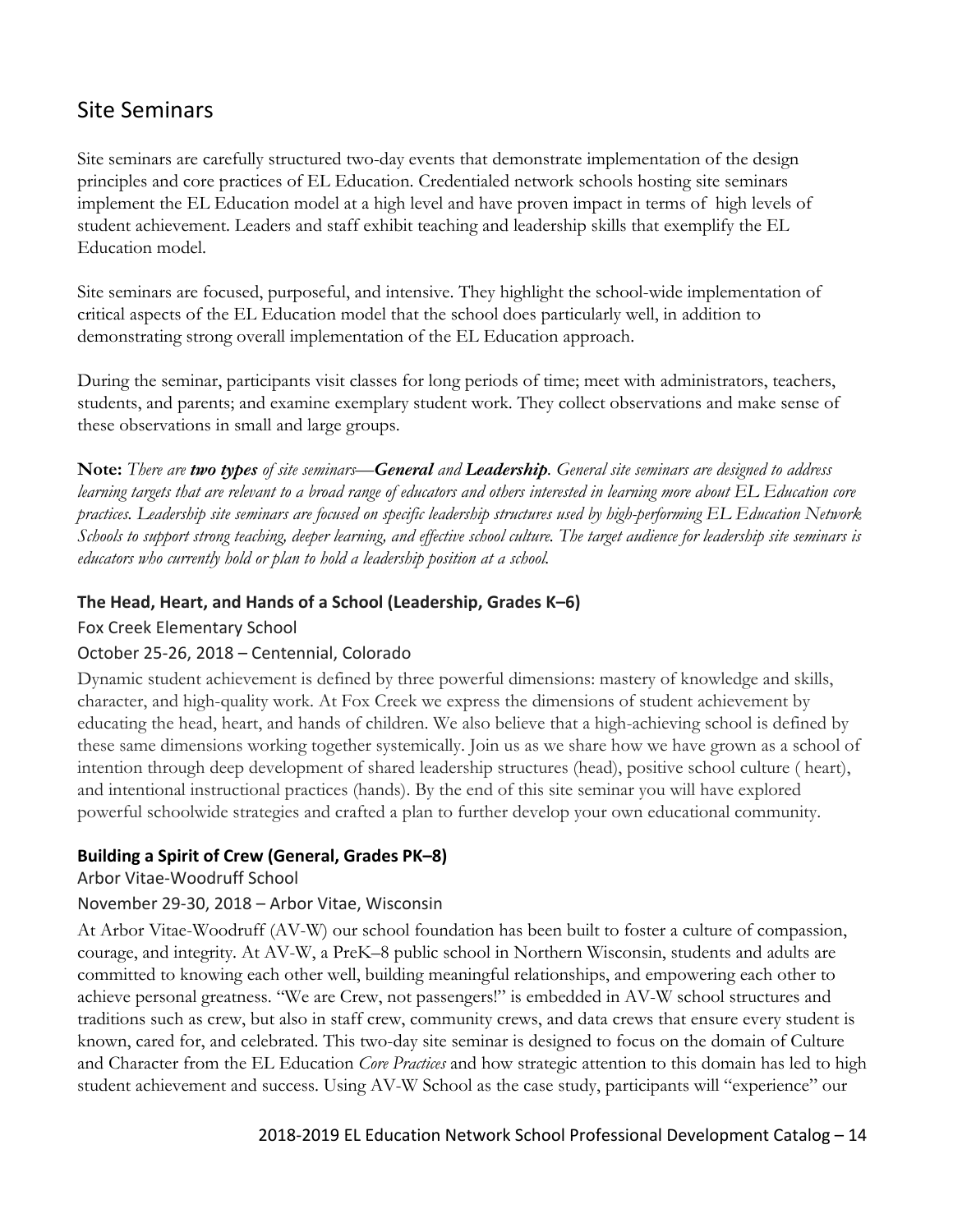community of learning through established traditions and celebrations. Participants should also be prepared for reflection and adventure as these are key drivers of our strong student and staff culture. Come prepared to be immersed in the "culture" of AV-W!

# **Creating a Culture of Equity and Engagement for High School Students (Leadership, Grades 9-12)**

William Smith High School

## December 5-6, 2018 – Aurora, CO

In this leadership-focused site seminar at William Smith High School, we will share how we have created a culture of equity, engagement, and impact by leveraging the EL Education *Core Practices* to align curriculum, instruction, and assessment for student achievement and to cultivate a positive school and professional culture.

Participants will observe and learn about systems and processes that we have built and sustained that have led to high levels of success. These include:

- Design and implementation of an entirely project-based high school curriculum
- Staff collaboration and a co-teaching model for staff members to create our unique cross-gradelevel and interdisciplinary project offerings and schedule
- Culture of reflection and revision by staff and students
- Passionate instruction, based on the freedom for teachers to create projects and curriculum and collaborate with other teachers
- Multigrade-level crews
- Shared leadership model and professional development structure
- Intentional team building with staff and students and student induction program
- Teacher-led design and implementation of Habits of Excellence
- Creation of student feedback panels for teacher revision and reflection

Come see why William Smith was awarded the 2016 Gold School of Opportunity award, was in the top 10 for PARCC English and Math growth in the state of Colorado, has a 95% graduation rate, and a 98% average daily attendance rate.

## **Becoming a Truly Integrated School (Leadership, Grades 6–12)**

Springfield Renaissance

April 25-26, 2019 – Springfield, MA

In this Site Seminar, participants and members of the Renaissance community engage together in an exploration of our guiding question: **How do we create a truly integrated school: one that moves all students to academic achievement, ensures a sense of belonging for all students, teaches students to dismantle racism and fosters an appreciation of diversity in thought and in people?**

Always a "work in progress," Renaissance does have results about which to be proud: 100% college acceptance for all 7 of our graduating classes, MCAS results that surpass the district by 10 to 30 percentage points depending on the subject and grade, and national recognition for our focus on character and the positive culture of the school. For example, we were highlighted in the American Radio Works Story *Beyond the Blackboard: Building Character in Public Schools*. Even with this success, we continue to grapple with many questions about how to move all of our students to high levels of achievement in the three dimensions. The guiding question for our site seminar captures both the work we have done in the last few years as well as the work we still need to do.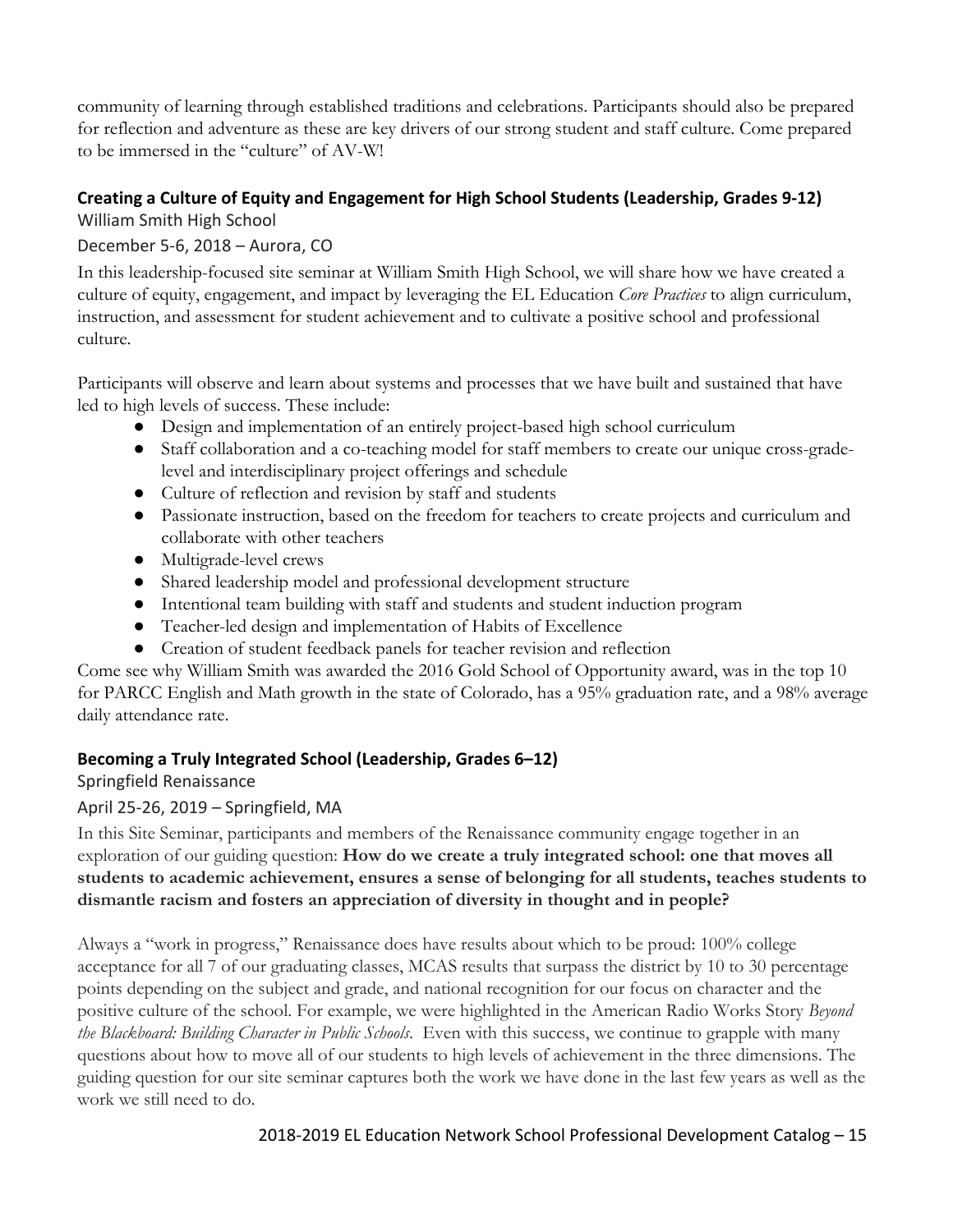## **Structures and Protocols that Support Students to Become Leaders of their OWL (own) Learning (General, Grades 6–12)**

Open World Learning School

#### May 2-3, 2019 – Saint Paul, MN

Serving a highly diverse population of 6th–12th grade students in St. Paul, Minnesota, Open World Learning Community (OWL) is a choice magnet school in the St. Paul Public School District that adopted the EL Education model seven years ago. OWL leadership and staff is dedicated to cultivating a culture of engagement and achievement. As a result, OWL students have consistently demonstrated evidence of deeper learning and high achievement. This site seminar will highlight OWL's attention to student achievement through a strong EL Education school culture that is embedded with sustainable structures, such as student-engaged assessment, learning expeditions, high-quality student work, community circles, crew, and a focus on technology that includes a 1-to-1 iPad format. Come and see how we have created a community of learning through thoughtful and caring EL Education implementation at Open World Learning Community.

#### **Culture of Continuous Improvement (General, Grades 6-8)**

#### King Middle School

#### May 16-17, 2019 – Portland, ME

King Middle School is one of the highest performing middle schools in the state of Maine and serves the most ethnically and economically diverse population in the state. One-third of King's 550 students are foreign born. Students speak 31 different languages. King has been part of the EL Education network for over 20 years and serves as a mentor school. We will share how King transformed over time and delve into how King has maintained a vibrant culture of continuous improvement. The site seminar will showcase model expeditions that are tied to state and Common Core standards, rich with authentic fieldwork experiences, and have high-quality products. Through the lens of expeditions, participants will gain insight into how we use student-engaged assessment practices, including our implementation of standards-based grading. Participants will have the unique opportunity to learn from a veteran staff and an acclaimed leadership team who have built a positive and highly successful school culture.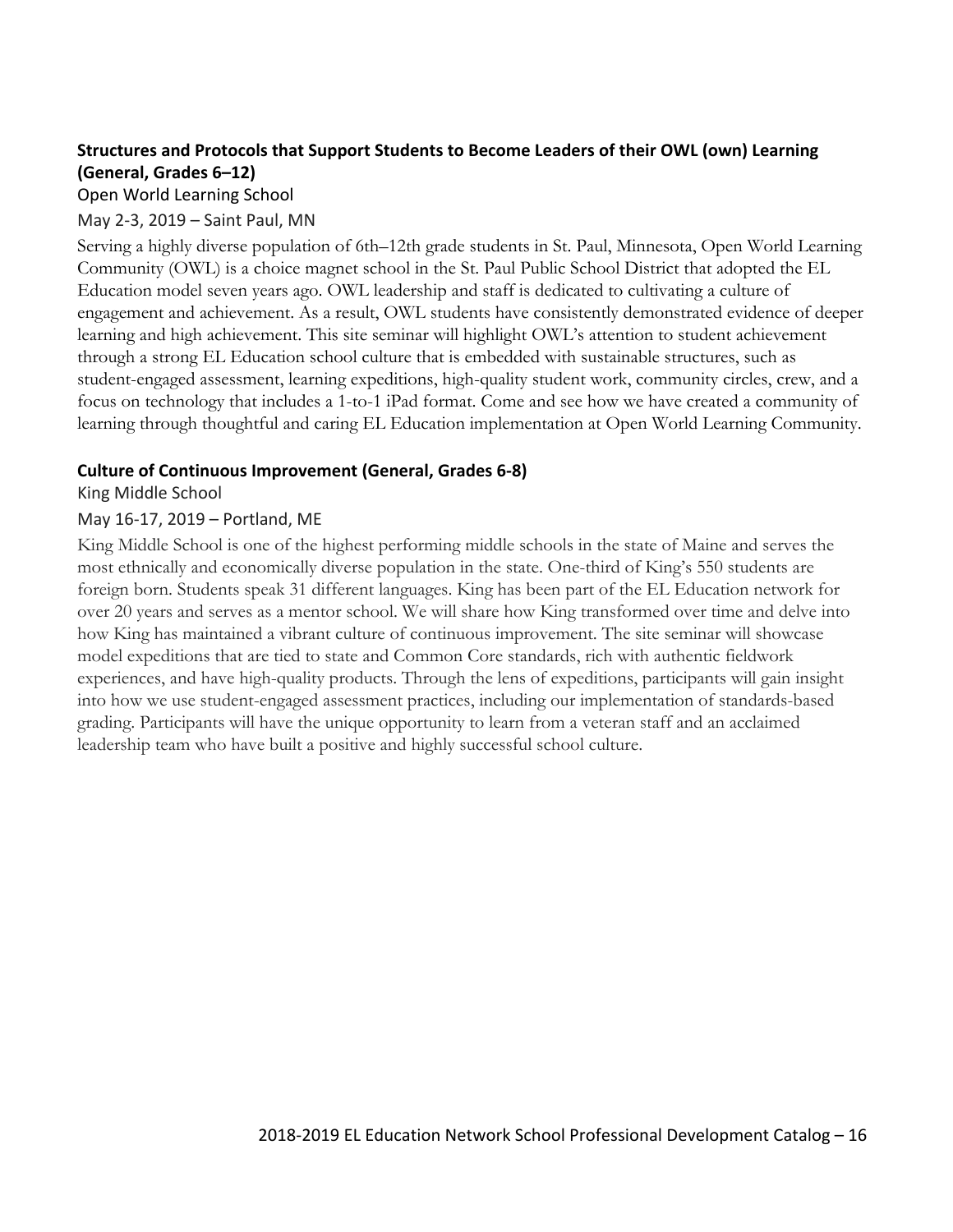# Site-Based Curriculum Institutes: Implementation in Action

Join EL Education staff for a new type of institute: one that is facilitated by EL but that includes significant chunks of time in classrooms implementing our curriculum. These institutes are under development and will be hosted at select schools across the country that demonstrate high-quality implementation of the EL Education K–5 Language Arts Curriculum. These institutes are open to both network schools and literacy partners implementing our K–5 Language Arts Curriculum.

Come learn how these schools have created a shared vision of quality and student outcomes. Witness how teachers analyze evidence of student progress and are empowered to make instructional choices to address individual student needs. See how highly effective leadership and professional development structures support high-quality implementation. Talk to teachers and leaders about how they've addressed common implementation challenges. See first-hand how the EL Education curriculum has led students to be leaders of their own learning who have the skills to contribute to a better world. These institutes are designed for educators already implementing our curriculum and ready to grapple with implementation challenges to take their work to the next level.

| <b>Site-Based Curriculum Institutes</b> |                   |          |
|-----------------------------------------|-------------------|----------|
| Title                                   | Dates             | Location |
| K-2 Skills Block                        | Spring 2019 (TBD) | TBD      |
| K-2 Modules and Labs                    | Spring 2019 (TBD) | TBD      |
| Grades 3–5 Modules and ALL Block        | Spring 2019 (TBD) | TBD      |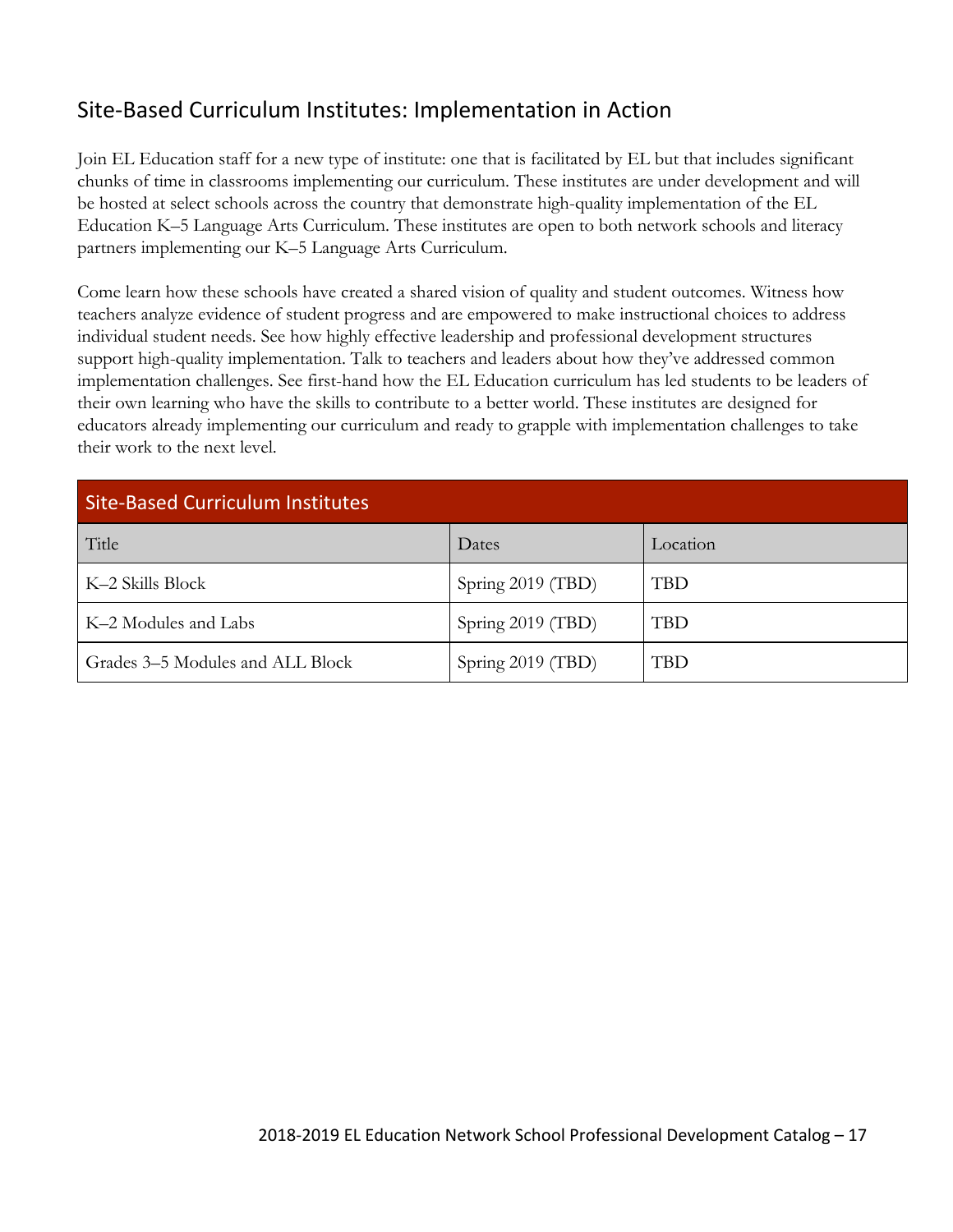# Developing Leadership Capacity at Your School Through Year-Long Job-Embedded Learning

Our work with schools for 25 years has driven home one point time and time again: when schools invest in developing shared leadership and focus on leading for impact on a daily basis, they significantly increase their overall capacity for improvement. In addition, shared leadership provides an opportunity for aspiring principals to learn and practice skills in the context of authentic leadership, thus creating a pipeline of leaders ready to step into the principal role when needed.

Acting on this understanding, we've designed a set of new offerings that will launch during SY18–19 to both develop future school principals and to support leadership across a range of roles in your schools: team leaders, coaches, assistant principals, and principals. These include a new institute, Leading Teams, and also several new job-embedded professional learning communities where participants engage in intensive learning with a small cohort of peers in multiple sessions over the course of a year. Participants are expected to return to their schools and apply their learning in their job in between each session. All programs include an explicit focus on leading for equity, including understanding how our identity influences our leadership practice and strategies to ensure all students achieve at high levels.

**Note regarding eligibility to participate**: *Due to a grant that EL Education has received to pilot these offerings, the prices for SY18-19 have been significantly subsidized. By registering for the pilot year, participants agree to share data from their school for research purposes. We don't anticipate being able to offer these PLCs at this discounted price in future years, so we also have indicated the full price for future reference. For Leading Schoolwide Improvement, which has a summer kick-off experience, note that payment spans two contract years. This is an unavoidable reality of EL's fiscal contract year.*

#### **Leading for Deeper Instruction**

October 10-12, 2018 December 6-7, 2018 February 7-8, 2019 All sessions take place at the Welby Community School in Denver, CO.

#### **Price**: Pilot price is \$900 in SY18-19 due to grant subsidy. Anticipated future price is \$1800.

Join a small group for seven days of professional learning to practice leadership skills that foster deeper learning: instruction that challenges, engages, and empowers students. Quality instruction in the classroom and strong instructional leadership are the two most impactful variables in improving student achievement. Participating in this professional learning community will help you sharpen your saw in both realms. Whether you are an instructional guide, assistant principal, or principal, your ability to confidently describe, recognize, and support deeper instruction is a cornerstone of effective leadership. You will have the chance to collectively practice, discuss, and give one another feedback in a safe, trusting environment. Participants will observe instruction in real classrooms, identify strengths and high-leverage areas for improvement, and design related coaching and professional learning experiences. Implementing these strategies will help ensure equally high levels of achievement for all students across the three dimensions (mastery of knowledge and skills, character, and high quality work).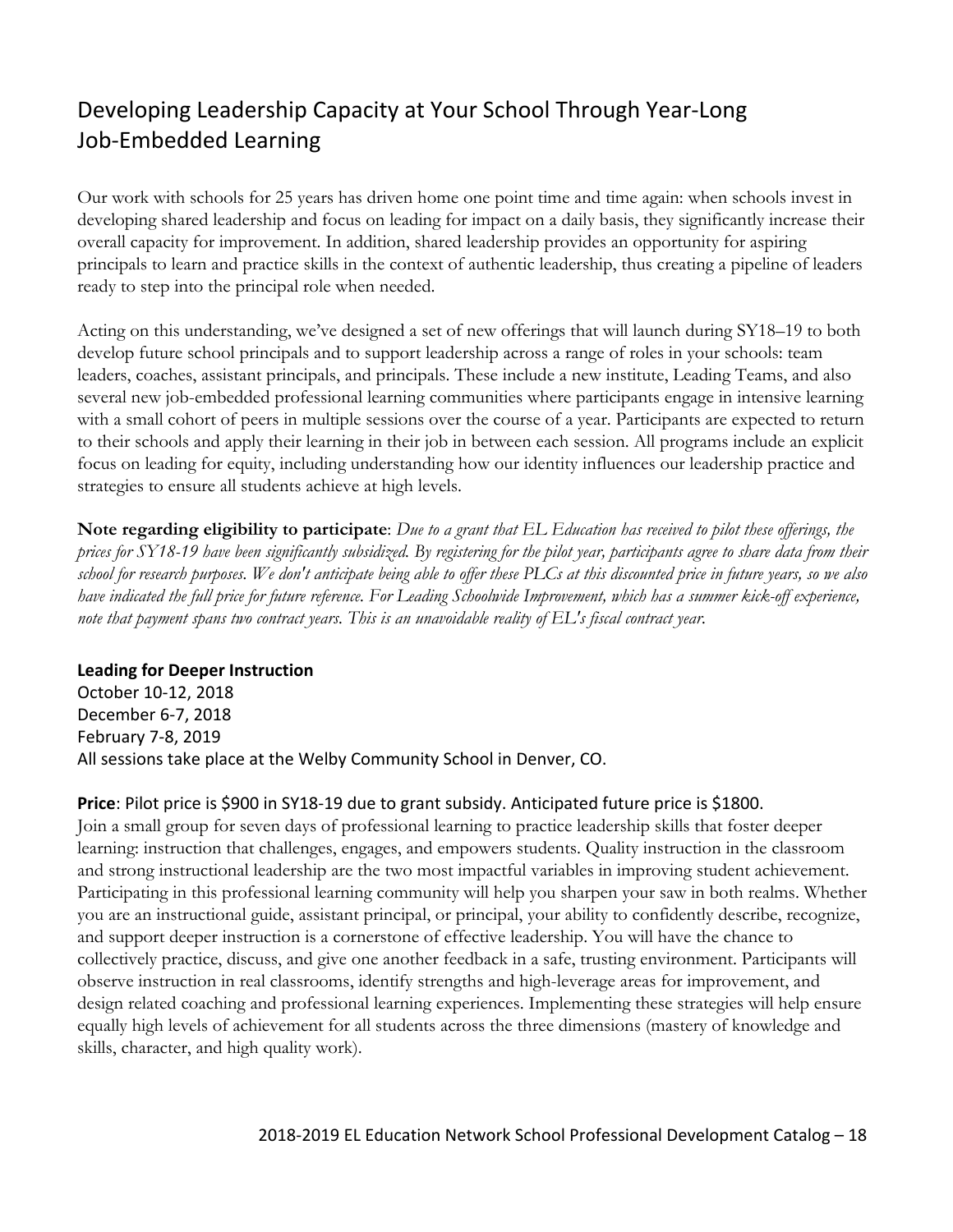**Note regarding eligibility to participate**: *To participate in this professional learning community, participants will need to be able to apply and collect evidence of their skills in an authentic coaching relationship with at least one teacher at their school.*

#### **Leading Schoolwide Improvement**

July 23-27, 2018 — Amherst, MA October 22-24, 2018 — Two Rivers Public Charter School, Washington, DC January 7-9, 2019 — Two Rivers Public Charter School, Washington, DC

**Price**: Pilot price is \$1,800 due to grant subsidy. Schools pay \$900 for the SY17-18 contract. The remaining \$900 goes on the SY18-19 contract. Due to a grant that EL Education has received, the price for SY18-19 has been significantly subsidized. In subsequent years, we anticipate the price will be \$2700. By registering for the pilot year, participants agree to sharing data from their school for research purposes.

This intense, cohort experience is designed to simultaneously provide targeted leadership development for one or more members of your staff and support your school's progress on a specific work plan goal. Over multiple months and learning sessions, we will build capacity in four areas of leadership: leading a strategic improvement cycle; engaging a team in shared leadership; cultivating trust among staff members; and understanding how our identity influences our leadership. We seek participants who are committed to boldly confronting and addressing inequities in their schools. While disparities in student learning vary from school to school, in this learning experience, we will focus specifically on racial inequities as a way of modeling how to address any form of inequity a school may face.

In addition to in-person learning, a significant aspect of this offering is its job-embedded nature. After each in-person session, participants will complete follow-up assignments and collect evidence of their work, such as agenda, notes, and video from a meeting they lead; evidence from ongoing data monitoring; and survey feedback from colleagues about their leadership. Participants will give and receive feedback from members of their cohort who will share their own evidence of learning. This experience will involve demanding and rewarding work. Join this cohort of colleagues who share your passion and drive for ensuring all students excel in EL Education's Dimensions of Student Achievement.

**Note regarding eligibility to participate**: *In order to participate in this yearlong cohort, participants must be authorized to lead one aspect of improvement within their school's work plan. To fully engage in the learning and follow-up assignments, participants will need a clear, designated work plan goal as well as access to a wide array of relevant school data.*

**Leadership Induction School-Year Follow-Up Package** Pre-conference day and National Conference November 8-11, 2018 in Philadelphia, PA Leadership Site Seminar Regional Leadership Cohort meeting

Price: \$2,225. Includes \$300 discount for purchasing all elements as a package.

Following the Leadership Induction Institute, new leaders and leaders new to EL Education will participate in a series of leadership-specific offerings that serve to induct them into the larger network in which they lead. After building their foundational knowledge of instructional leadership in EL Education schools, new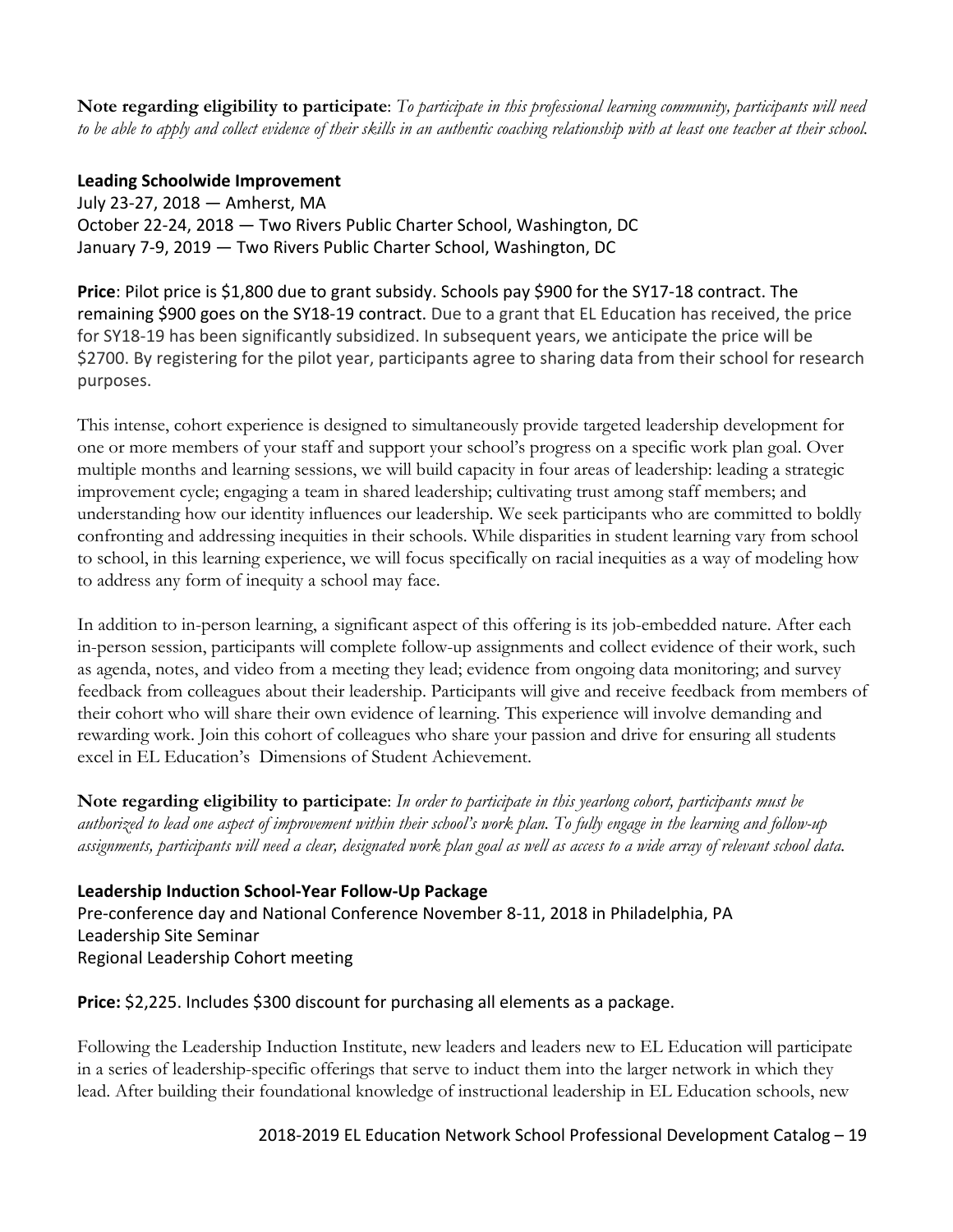leaders reconvene at National Conference for a pre-conference day focused on shared leadership and high-performing, accountable teams. National Conference and Regional Leadership Cohort meetings both provide valuable opportunities for new leaders to learn from experienced peers in the context of facilitated learning as well as informal networking. In addition, new leaders attend a Leadership Site Seminar that explicitly ties leadership practice to student outcomes. Based at an exemplary EL Education school, the Leadership Site Seminar provides another opportunity for new EL leaders to connect with other new and experienced leaders, gain concrete skills to integrate into their practice, and build a shared vision of effective leadership at an EL Education school.

**Note:** *EL Education expects all new principals and all principals new to EL to enroll in both the Leadership Induction Institute and the Leadership Induction Follow-up Package. In FY19 a limited number of new leaders will be eligible to contract for additional leadership coaching based on interest and need.*

# Regional Leadership Cohorts

Regional Leadership Cohorts are an opportunity to strengthen and support the capacity of leaders in EL Education network schools to increase student achievement. The cohorts provide opportunities for leaders to learn from each other's experiences and best practices and troubleshoot roadblocks and obstacles towards comprehensive implementation of EL Education's *Core Practices*. The cohorts are designed for network school leaders, including principals, directors, and instructional guides.

| <b>Regional Opportunities</b> |                                |                      |
|-------------------------------|--------------------------------|----------------------|
| Title                         | Dates                          | Location             |
| Regional Leadership Cohorts   | September 19-21, 2018          | Colorado Springs, CO |
|                               | January 23-24, 2019            | Greenville, SC       |
|                               | January 31-February 1,<br>2019 | Saratoga Springs, NY |
|                               | Jan 16 - Jan 18, 2019          | Pacific Grove, CA    |
|                               | February 7-8, 2019             | Chicago, IL          |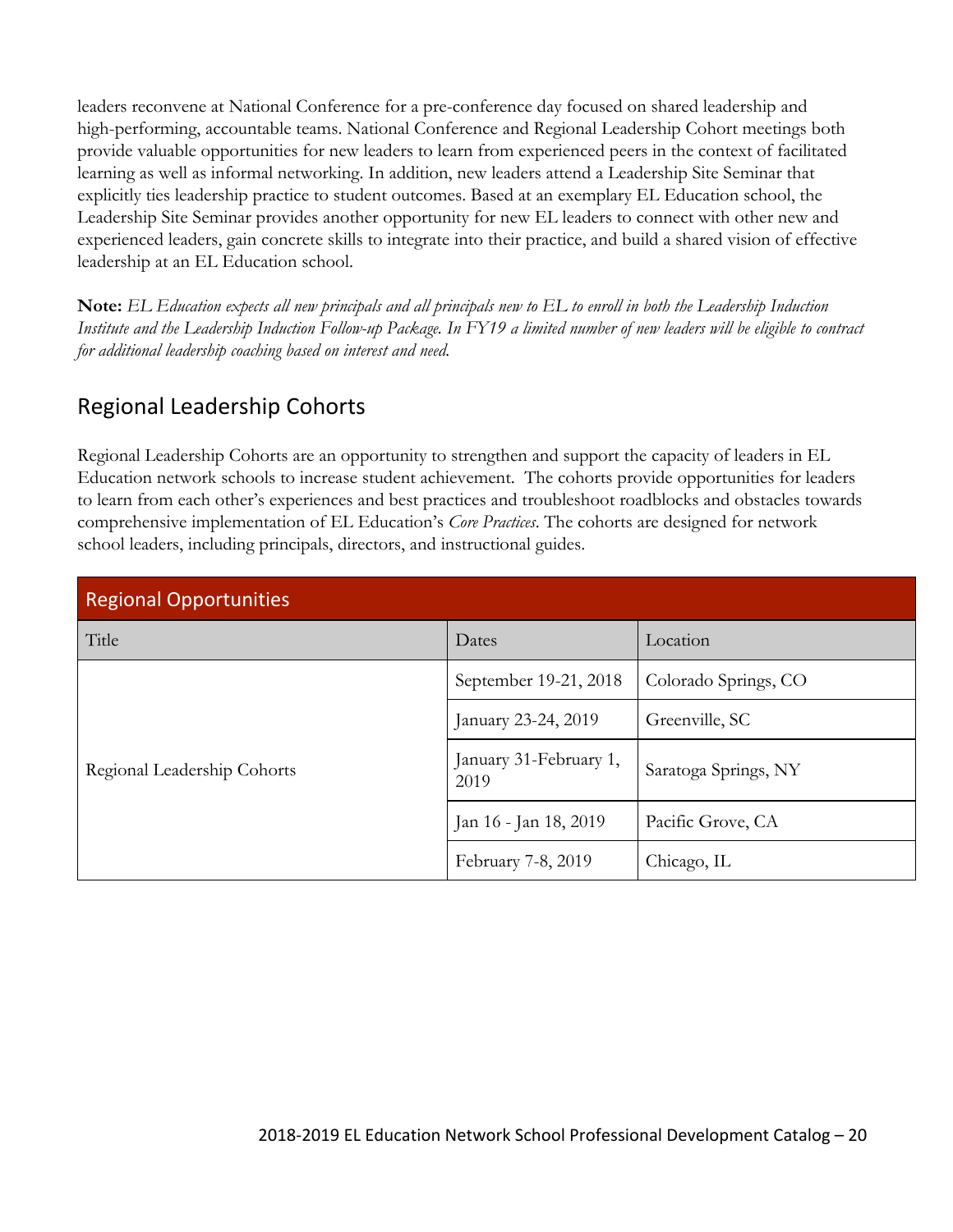# Registration and Logistics: What You Need to Know

We desire to provide the best adult learning experiences for all participants. If you know that you will not be able to stay for the whole professional development offering, please arrange to take it at another time. The success and spirit of our professional development experiences depend on full participation. Late arrivals or early departures interrupt the opportunity to build and sustain a cohesive institute culture and nurture growth in adult learning.

Visit the EL Education website for registration information for all events. If you have questions about registration, please contact Nicole Graziano, Client Services Manager, at [ngraziano@eleducation.org](mailto:ngraziano@eleducation.org) or call 413-362-3068.

#### **Registration**

For PD events occurring between September 1, 2018 and May 31, 2019, schools with signed contracts and no outstanding balances from the 2017-2018 school year may register for institutes beginning on **Monday, August 13, 2018**.

For PD events occurring between June 1, 2019 and August 31, 2019, schools with signed contracts and up-to-date payments may register for institutes beginning on **Monday, March 11, 2019**.

Confirmations are e-mailed within 48 hours after processing your registration. If you do not receive a confirmation, please contact Nicole Graziano at ngraziano[@ELeducation.org.](mailto:lmaruca@elschools.org) Please **do not book nonrefundable airline tickets without confirmation** that your registration has been received and processed.

#### **Logistics**

Once registered, you will receive a logistics email from Nicole Graziano with details that include location, start/end times, meals that will be provided, etc. **EL Education does not make travel or lodging arrangements for any event**. If you are not local, you should plan to arrive the night before. Coffee/tea and lunch for all participants each day is provided, but participants will be responsible for covering all other expenses for dinner, lodging, parking, etc.

#### **Cancellation Policy**

If you cannot attend an event for which you have registered, please notify Nicole Graziano in writing **at LEAST 14 calendar days** before the event or the school will be charged use of a slot. Applicable slots will be deducted if cancellation occurs less than 14 calendar days before an institute, because EL Education will not be able to fill the spot. After the **14-day timeframe**, you are ineligible for a refund, but you may send a non-registered person in your place, with registration confirmation or written authorization from the school designee**.**

All institute slots must be used before **August 31, 2019**. No slots can be carried over into the next EL Education fiscal year that begins on **September 1, 2019**. In the event that the school designee desires to substitute one purchased slot for another equally priced slot, s/he can do so with written permission of the EL Education Regional Director as long as the change occurs at least **14 calendar days** before the purchased